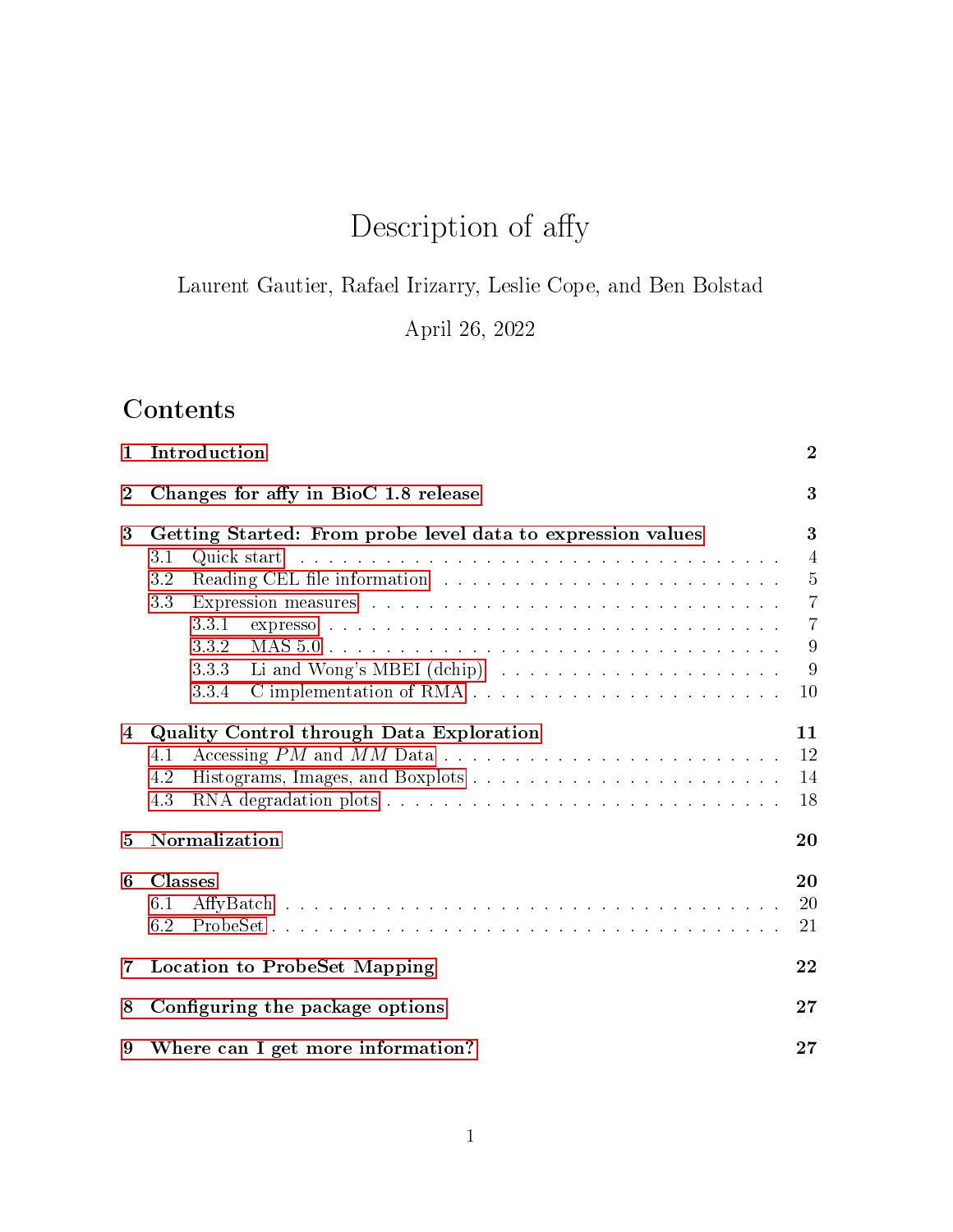| A Previous Release Notes | 28 |
|--------------------------|----|
|                          |    |
|                          |    |
|                          |    |

## <span id="page-1-0"></span>1 Introduction

The *affy* package is part of the BioConductor<sup>[1](#page-1-1)</sup> project. It is meant to be an extensible, interactive environment for data analysis and exploration of Affymetrix oligonucleotide array probe level data.

The software utilities provided with the Affymetrix software suite summarizes the probe set intensities to form one expression measure for each gene. The expression measure is the data available for analysis. However, as pointed out by [Li and Wong](#page-28-0) [\(2001\)](#page-28-0), much can be learned from studying the individual probe intensities, or as we call them, the *probe level data*. This is why we developed this package. The package includes plotting functions for the probe level data useful for quality control, RNA degradation assessments, different probe level normalization and background correction procedures. and flexible functions that permit the user to convert probe level data to expression measures. The package includes utilities for computing expression measures similar to MAS 4.0's AvDiff (Affymetrix, 1999), MAS 5.0's signal (Affymetrix, 2001), DChip's MBEI [\(Li and Wong, 2001\)](#page-28-0), and RMA [\(Irizarry et al., 2003b\)](#page-28-3).

We assume that the reader is already familiar with oligonucleotide arrays and with the design of the Affymetrix GeneChip arrays. If you are not, we recommend the Appendix of the Affymetrix MAS manual Affymetrix [\(1999,](#page-28-1) [2001\)](#page-28-2).

The following terms are used throughout this document:

probe oligonucleotides of 25 base pair length used to probe RNA targets.

perfect match probes intended to match perfectly the target sequence.

PM intensity value read from the perfect matches.

- **mismatch** the probes having one base mismatch with the target sequence intended to account for non-specific binding.
- MM intensity value read from the mis-matches.
- probe pair a unit composed of a perfect match and its mismatch.
- affyID an identification for a probe set (which can be a gene or a fraction of a gene) represented on the array.

probe pair set  $PMs$  and  $MMs$  related to a common affying.

<span id="page-1-1"></span> $<sup>1</sup>$ <http://bioconductor.org/></sup>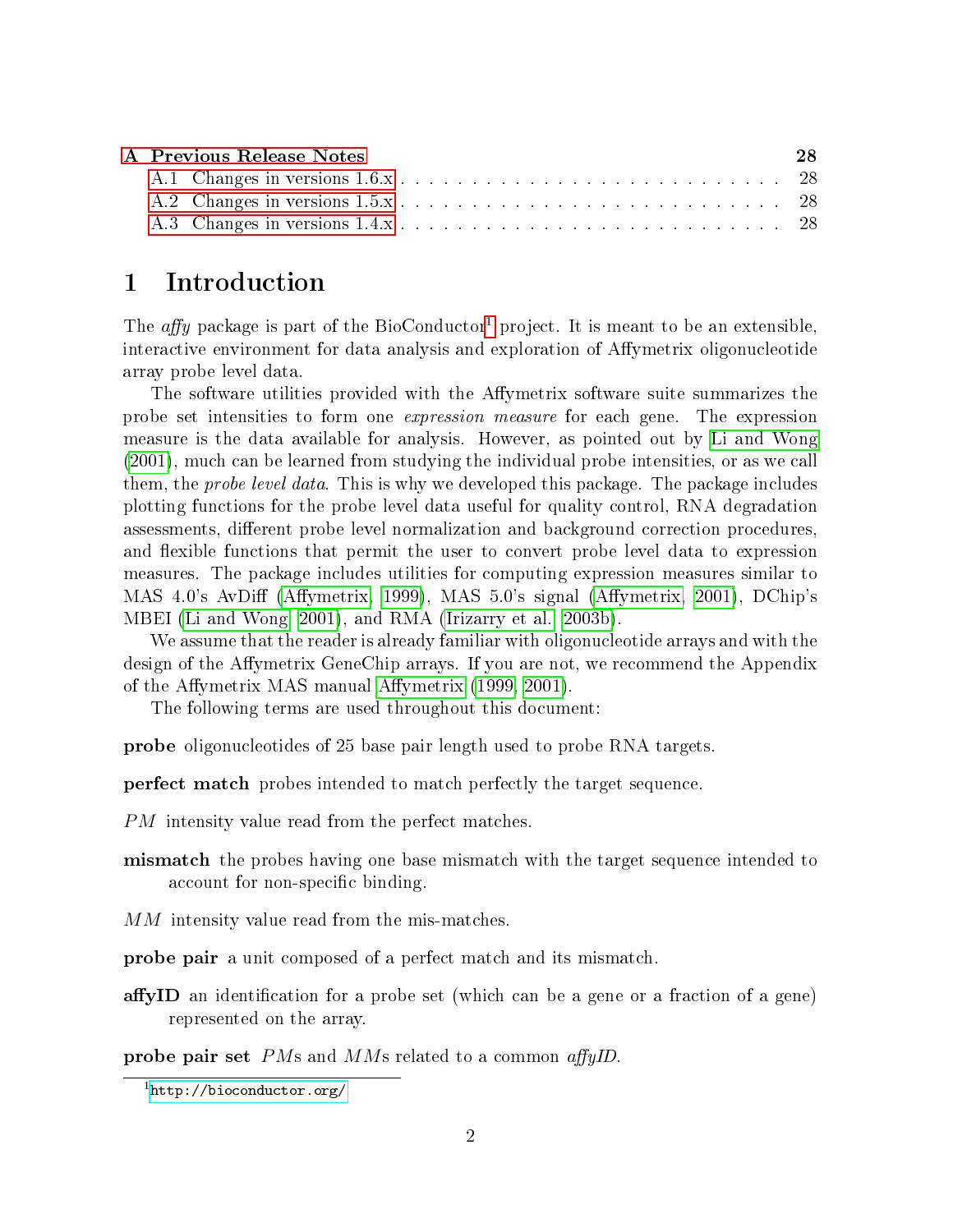$CEL$  files contain measured intensities and locations for an array that has been hybridized.

 $CDF$  file contain the information relating probe pair sets to locations on the array.

Section [2](#page-2-0) describes the main differences between version 1.5 and this version  $(1.6)$ . Section [3](#page-2-1) describes a quick way of getting started and getting expression measures. Section [4](#page-10-0) describes some quality control tools. Section [5](#page-19-0) describes normalization routines. Section [6](#page-19-1) describes the different classes in the package.  $7$  describes our strategy to map probe locations to probe set membership. Section [8](#page-26-0) describes how to change the package's default options. Section ?? describes earlier changes.

Note: If you use this package please cite [Gautier et al.](#page-28-4) [\(2003\)](#page-28-4) and/or [Irizarry et al.](#page-28-5) [\(2003a\)](#page-28-5).

## <span id="page-2-0"></span>2 Changes for affy in BioC 1.8 release

There were relatively few changes.

- MAplot now accepts the argument plot.method which can be used to call smooth-Scatter.
- normalize.quantiles.robust has had minor changes.
- $\bullet$  ReadAffy can optionally return the SD values stored in the cel file.
- The C parsing code has been moved to the *affyio* package, which is now a dependency of the affy package. This change should be transparent to users as  $affyio$ will be automatically loaded when affy is loaded.
- Added a cdfname argument to justRMA and ReadAffy to allow for the use of alternative cdf packages.

## <span id="page-2-1"></span>3 Getting Started: From probe level data to expression values

The first thing you need to do is **load the package**.

#### R> library(affy) ##load the affy package

This release of the affy package will automatically download the appropriate cdf environment when you require it. However, if you wish you may download and install the cdf environment you need from [http://bioconductor.org/help/bioc-views/release/](http://bioconductor.org/help/bioc-views/release/data/annotation/) [data/annotation/](http://bioconductor.org/help/bioc-views/release/data/annotation/) manually. If there is no cdf environment currently built for your particular chip and you have access to the CDF file then you may use the *makecdfenv* package to create one yourself. To make the cdf packaes, Microsoft Windows users will need to use the tools described in [http://www.murdoch-sutherland.com/Rtools/.](http://www.murdoch-sutherland.com/Rtools/)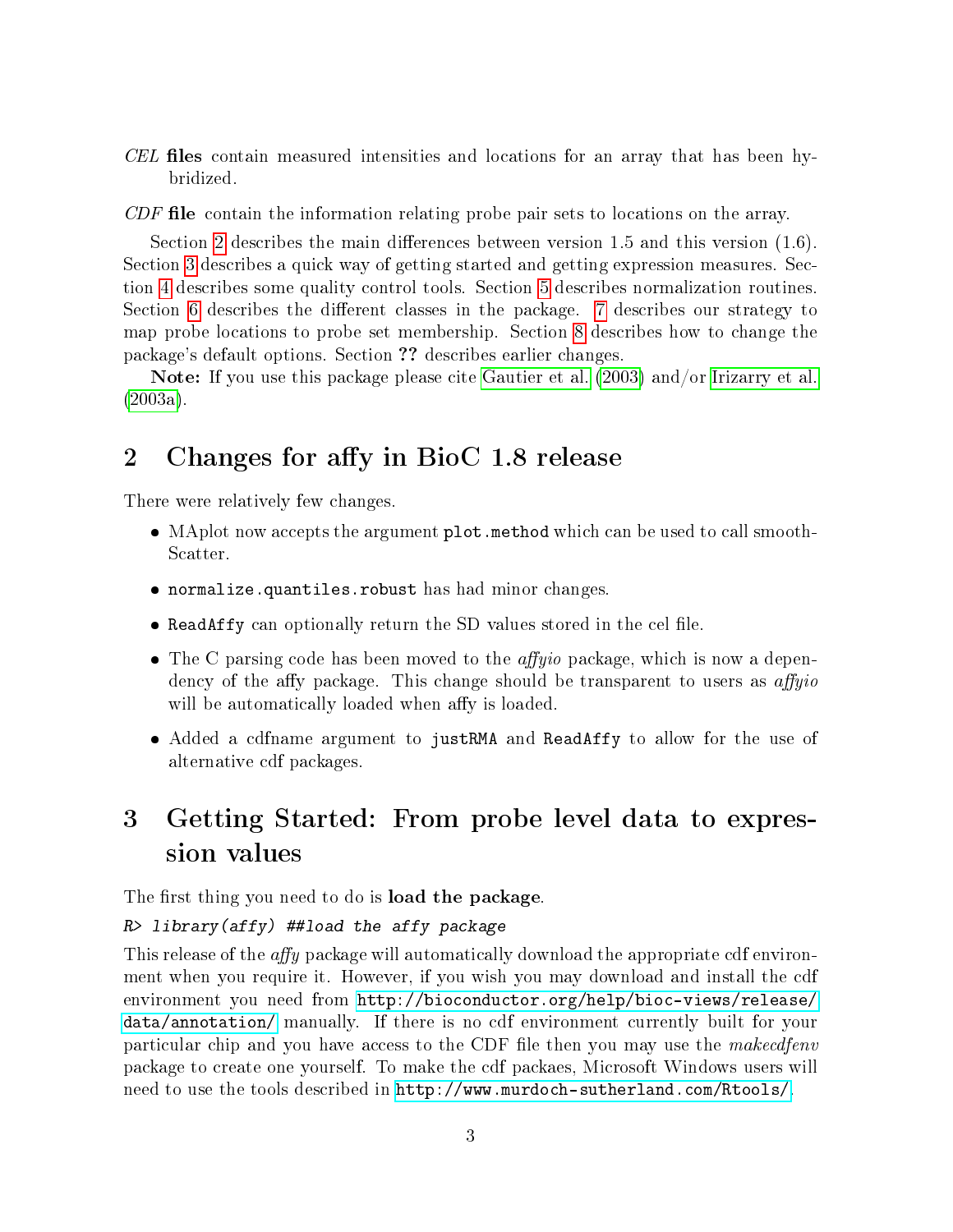#### <span id="page-3-0"></span>3.1 Quick start

If all you want is to go from probe level data  $(Cel$  files) to expression measures here are some quick ways.

If you want is RMA, the quickest way of reading in data and getting expression measures is the following:

- 1. Create a directory, move all the relevant CEL files to that directory
- 2. If using linux/unix, start R in that directory.
- 3. If using the Rgui for Microsoft Windows make sure your working directory contains the Cel files (use "File  $\sim$  Change Dir" menu item).
- 4. Load the library.

```
R> library(affy) ##load the affy package
```
5. Read in the data and create an expression, using RMA for example.

```
R> Data <- ReadAffy() ##read data in working directory
R> eset <- rm(aData)
```
Depending on the size of your dataset and on the memory available to your system, you might experience errors like `Cannot allocate vector . . . '. An obvious option is to increase the memory available to your R process (by adding memory and/or closing external applications<sup>[2](#page-3-1)</sup>. An another option is to use the function justRMA.

#### $R$ > eset <- justRMA()

This reads the data and performs the 'RMA' way to preprocess them at the C level. One does not need to call ReadAffy, probe level data is never stored in an AffyBatch. rma continues to be the recommended function for computing RMA.

The rma function was written in  $C$  for speed and efficiency. It uses the expression measure described in [Irizarry et al.](#page-28-3) [\(2003b\)](#page-28-3).

For other popular methods use expresso instead of rma (see Section [3.3.1\)](#page-6-1). For example for our version of MAS 5.0 signal uses expresso (see code). To get mas 5.0 you can use

#### $R$ > eset <- mas5(Data)

which will also normalize the expression values. The normalization can be turned off through the normalize argument.

<span id="page-3-1"></span><sup>&</sup>lt;sup>2</sup>UNIX-like systems users might also want to check *ulimit* and/or compile **R** and the package for 64 bits when possible.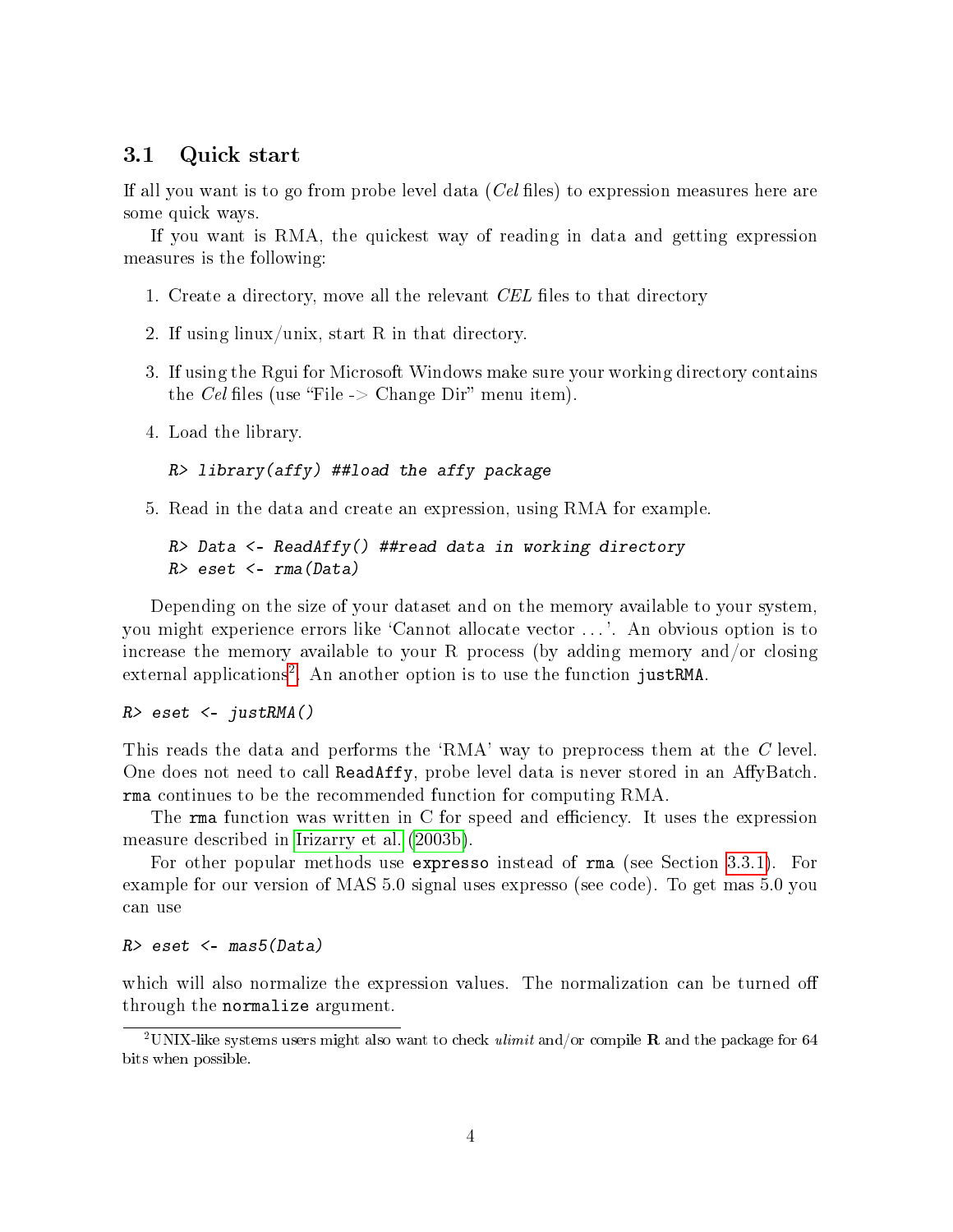In all the above examples, the variable eset is an object of class ExpressionSet described in the Biobase vignette. Many of the packages in BioConductor work on objects of this class. See the *genefilter* and *geneplotter* packages for some examples.

If you want to use some other analysis package, you can write out the expression values to file using the following command:

R> write.exprs(eset, file="mydata.txt")

### <span id="page-4-0"></span>3.2 Reading CEL file information

The function ReadAffy is quite flexible. It lets you specify the filenames, phenotype, and MIAME information. You can enter them by reading files (see the help file) or widgets (you need to have the tkWidgets package installed and working).

#### R> Data <- ReadAffy(widget=TRUE) ##read data in working directory

This function call will pop-up a file browser widget, see Figure [1,](#page-5-0) that provides an easy way of choosing cel files.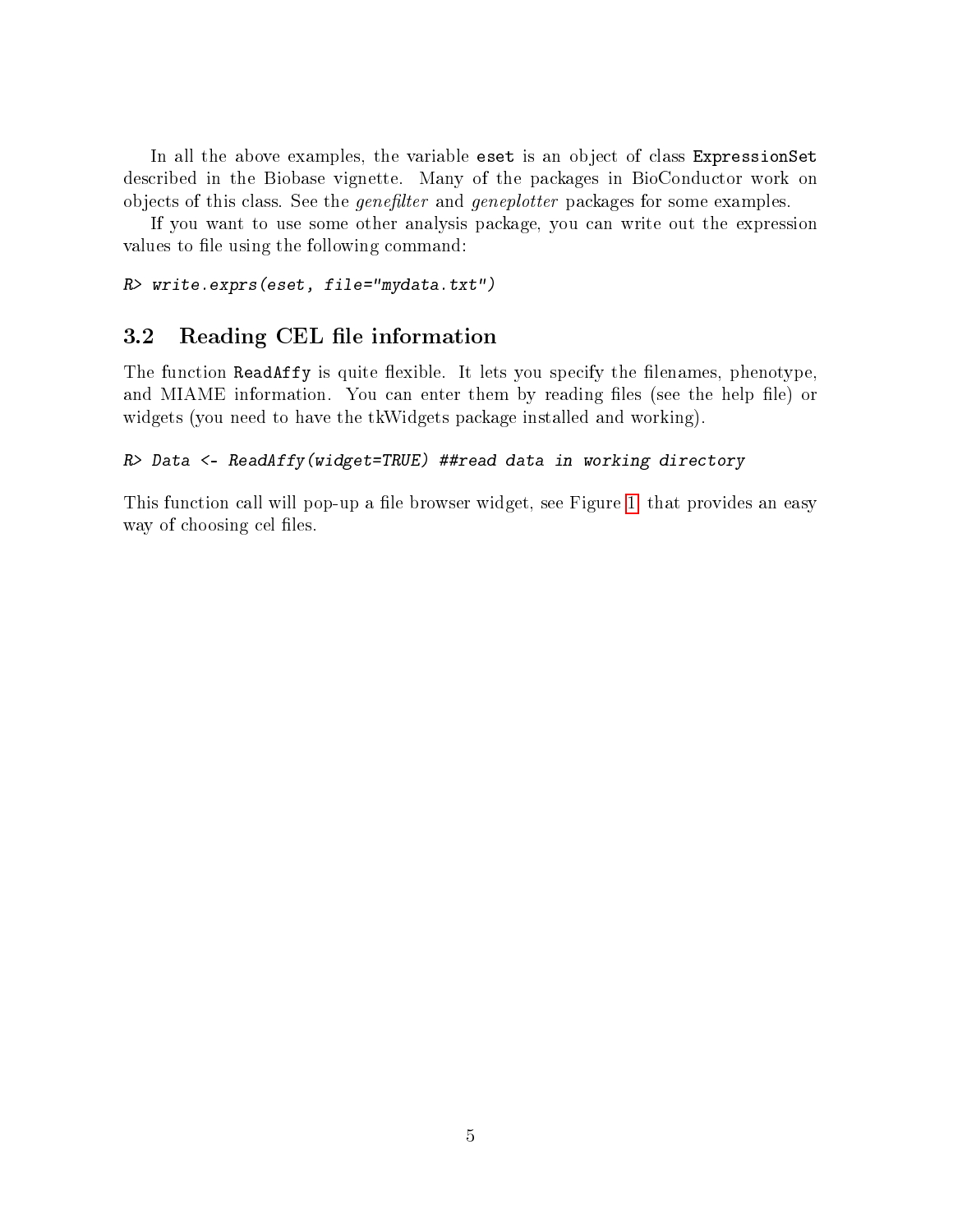

<span id="page-5-0"></span>Figure 1: Graphical display for selecting CEL files. This widget is part of the  $tkWidgets$ package. (function written by Jianhua (John) Zhang).

Next, a widget (not shown) permits the user to enter the phenoData. Finally the a widget is presented for the user to enter MIAME information.

Notice that it is not necessary to use widgets to enter this information. Please read the help file for more information on how to read it from flat files or to enter it programmatically.

The function ReadAffy is a wrapper for the functions read.affybatch, tkSampleNames, read.AnnotatedDataFrame, and read.MIAME. The function read.affybatch has some nice feature that make it quite flexible. For example, the compression argument permit the user to read compressed CEL files. The argument *compress* set to  $TRUE$  will inform the readers that your files are compressed and let you read them while they remain compressed. The compression formats zip and gzip are known to be recognized.

A comprehensive description of all these options is found in the help file:

```
R> ?read.affybatch
R> ?read.AnnotatedDataFrame
R> ?read.MIAME
```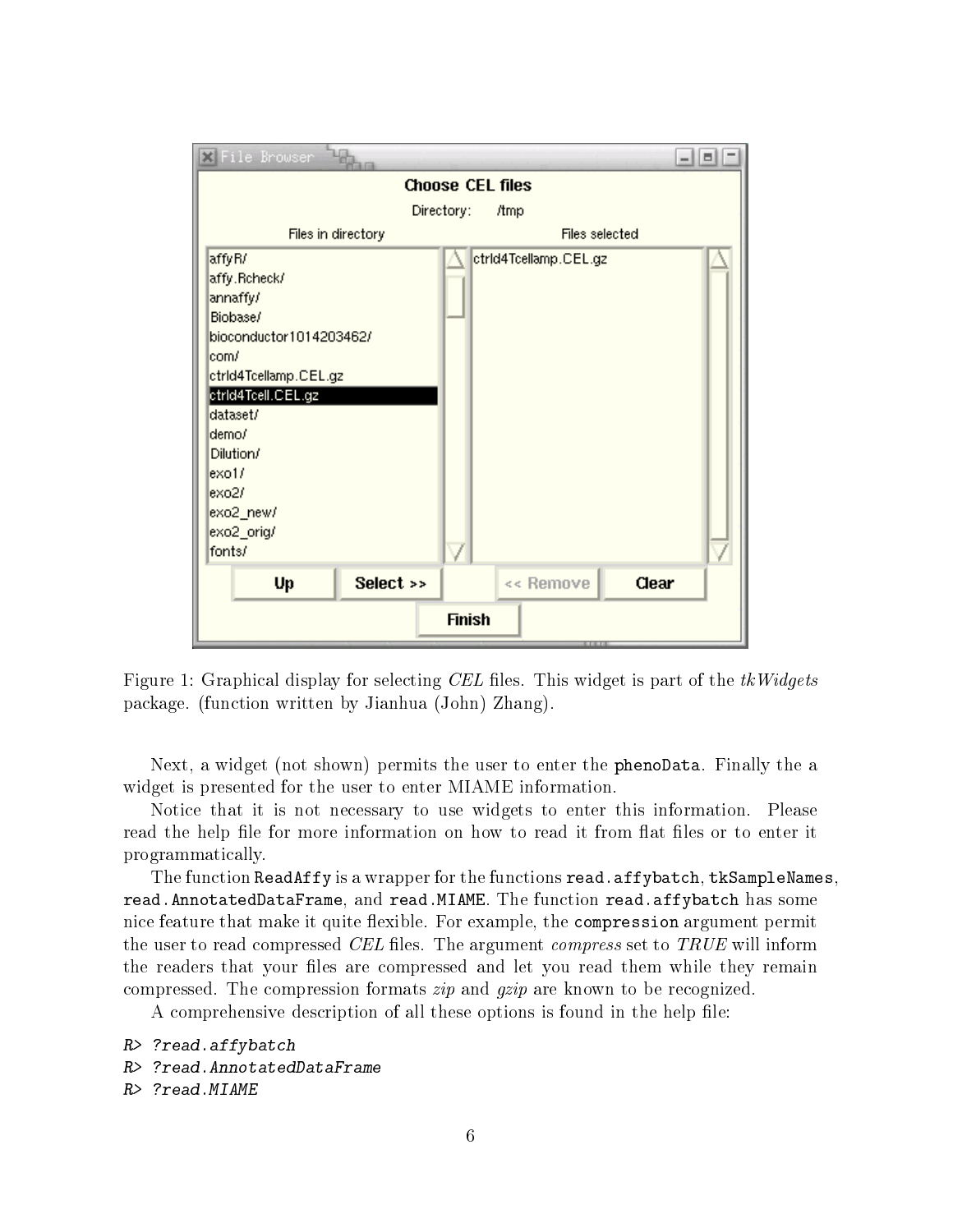### <span id="page-6-0"></span>3.3 Expression measures

The most common operation is certainly to convert probe level data to expression values. Typically this is achieved through the following sequence:

- 1. reading in probe level data.
- 2. background correction.
- 3. normalization.
- 4. probe specific background correction, e.g. subtracting  $MM$ .
- 5. summarizing the probe set values into one expression measure and, in some cases, a standard error for this summary.

We detail what we believe is a good way to proceed below. As mentioned the function expresso provides many options. For example,

```
R> eset <- expresso(Dilution, normalize.method="qspline",
               bgcorrect.method="rma",pmcorrect.method="pmonly",
               summary.method="liwong")
```
This will store expression values, in the object eset, as an object of class ExpressionSet (see the Biobase package). You can either use R and the BioConductor packages to analyze your expression data or if you rather use another package you can write it out to a tab delimited file like this

#### R> write.exprs(eset, file="mydata.txt")

In the mydata.txt file, row will represent genes and columns will represent samples/arrays. The first row will be a header describing the columns. The first column will have the *affyIDs*. The write.exprs function is quite flexible on what it writes (see the help file).

#### <span id="page-6-1"></span>3.3.1 expresso

The function expresso performs the steps background correction, normalization, probe specific correction, and summary value computation. We now show this using an AffyBatch included in the package for examples. The command data(Dilution) is used to load these data.

Important parameters for the expresso function are:

- bgcorrect.method . The background correction method to use. The available methods are
	- > bgcorrect.methods()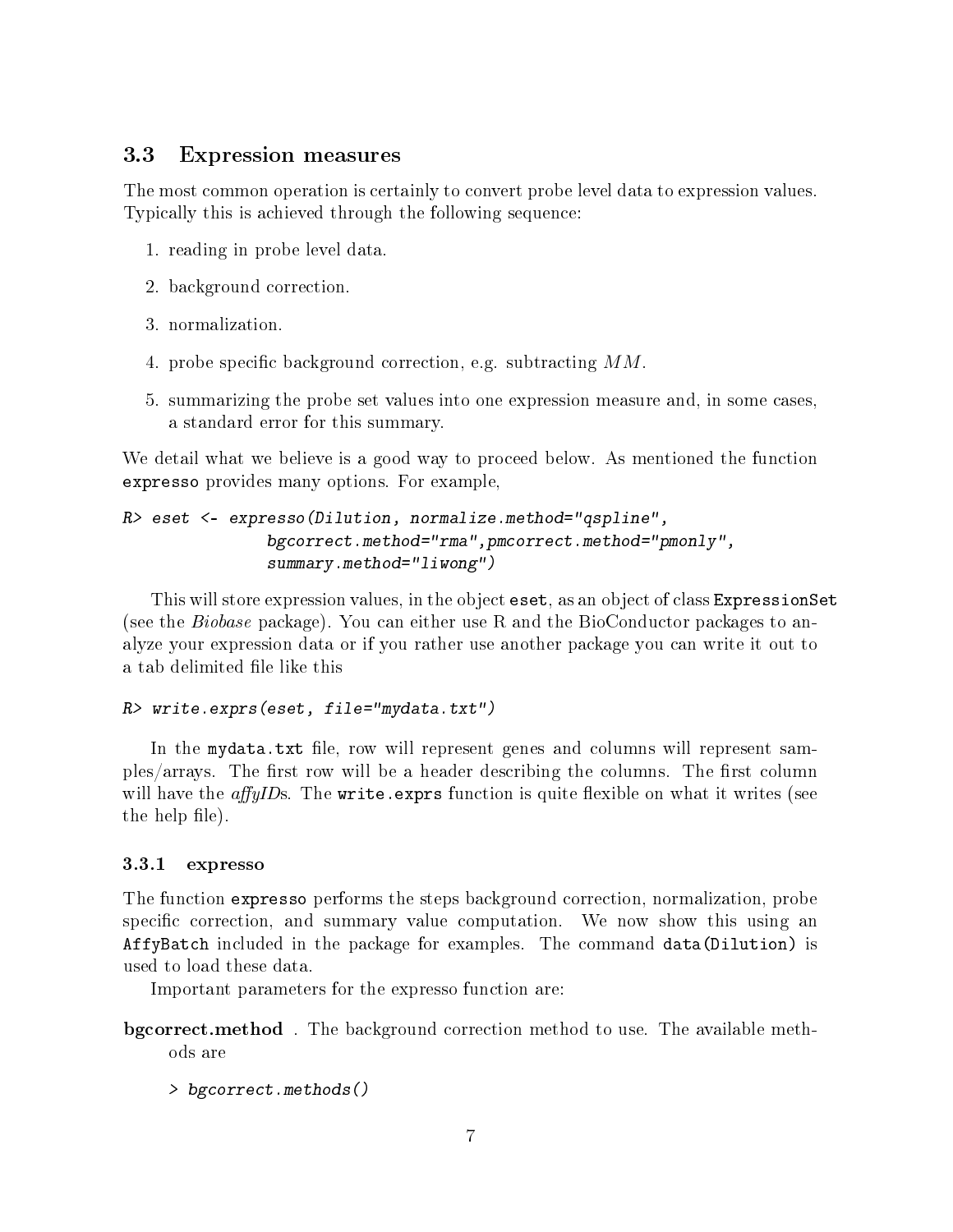[1] "bg.correct" "mas" "none" "rma"

normalize.method. The normalization method to use. The available methods can be queried by using normalize.methods.

> library(affydata)

Package LibPath **Item** Item [1,] "affydata" "/home/biocbuild/bbs-3.15-bioc/R/library" "Dilution" Title [1,] "AffyBatch instance Dilution" > data(Dilution) ##data included in the package for examples > normalize.methods(Dilution) [1] "constant" "contrasts" "invariantset" "loess" [5] "methods" "qspline" "quantiles" "quantiles.robust"

**pmcorrect.method** The method for probe specific correction. The available methods are

> pmcorrect.methods() [1] "mas" "methods" "pmonly" "subtractmm"

summary.method. The summary method to use. The available methods are

> express.summary.stat.methods()

[1] "avgdiff" "liwong" "mas" "medianpolish" "playerout"

Here we use mas to refer to the methods described in the Affymetrix manual version 5.0.

widget Making the widget argument TRUE, will let you select missing parameters (like the normalization method, the background correction method or the summary method). Figure [2](#page-8-2) shows the widget for the selection of preprocessing methods for each of the steps.

R> expresso(Dilution, widget=TRUE)

There is a separate vignette affy: Built-in Processing Methods which explains in more detail what each of the preprocessing options does.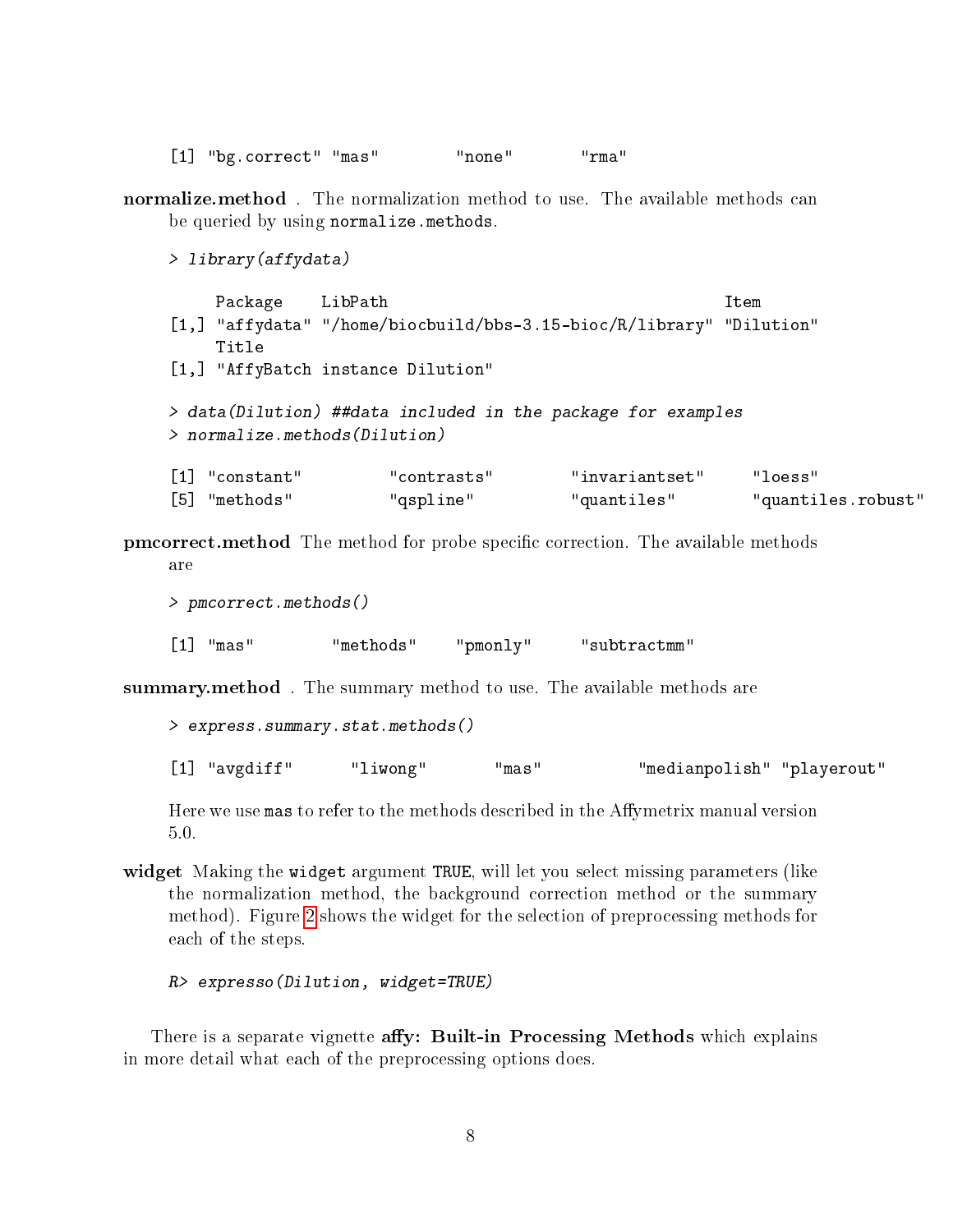|                                                               | Expresso methods selection<br>a |  |  |  |
|---------------------------------------------------------------|---------------------------------|--|--|--|
| Welcome to Expresso methods selection                         |                                 |  |  |  |
| You need to choose correction methods or go with the defaults |                                 |  |  |  |
| Background correction mas                                     | v                               |  |  |  |
|                                                               | Normalization quantiles<br>ω    |  |  |  |
| PM correction pmonly                                          | v                               |  |  |  |
|                                                               | Expression liwong<br>v          |  |  |  |
|                                                               |                                 |  |  |  |
| Ouit                                                          | Select                          |  |  |  |

<span id="page-8-2"></span>Figure 2: Graphical display for selecting expresso methods.

#### <span id="page-8-0"></span>3.3.2 MAS 5.0

To obtain expression values that correspond to those from MAS 5.0, use mas5, which wraps expresso and affy.scalevalue.exprSet.

```
> eset <- mas5(Dilution)
```
background correction: mas PM/MM correction : mas expression values: mas background correcting...done. 12625 ids to be processed | | |####################|

To obtain MAS 5.0 presence calls you can use the mas5calls method.

```
> Calls <- mas5calls(Dilution)
```
Getting probe level data... Computing p-values Making P/M/A Calls

This returns an ExpressionSet object containing  $P/M/A$  calls and their associated Wilcoxon p-values.

### <span id="page-8-1"></span>3.3.3 Li and Wong's MBEI (dchip)

To obtain our version of Li and Wong's MBEI one can use

```
R> eset <- expresso(Dilution, normalize.method="invariantset",
                 bg.correct=FALSE,
                 pmcorrect.method="pmonly",summary.method="liwong")
```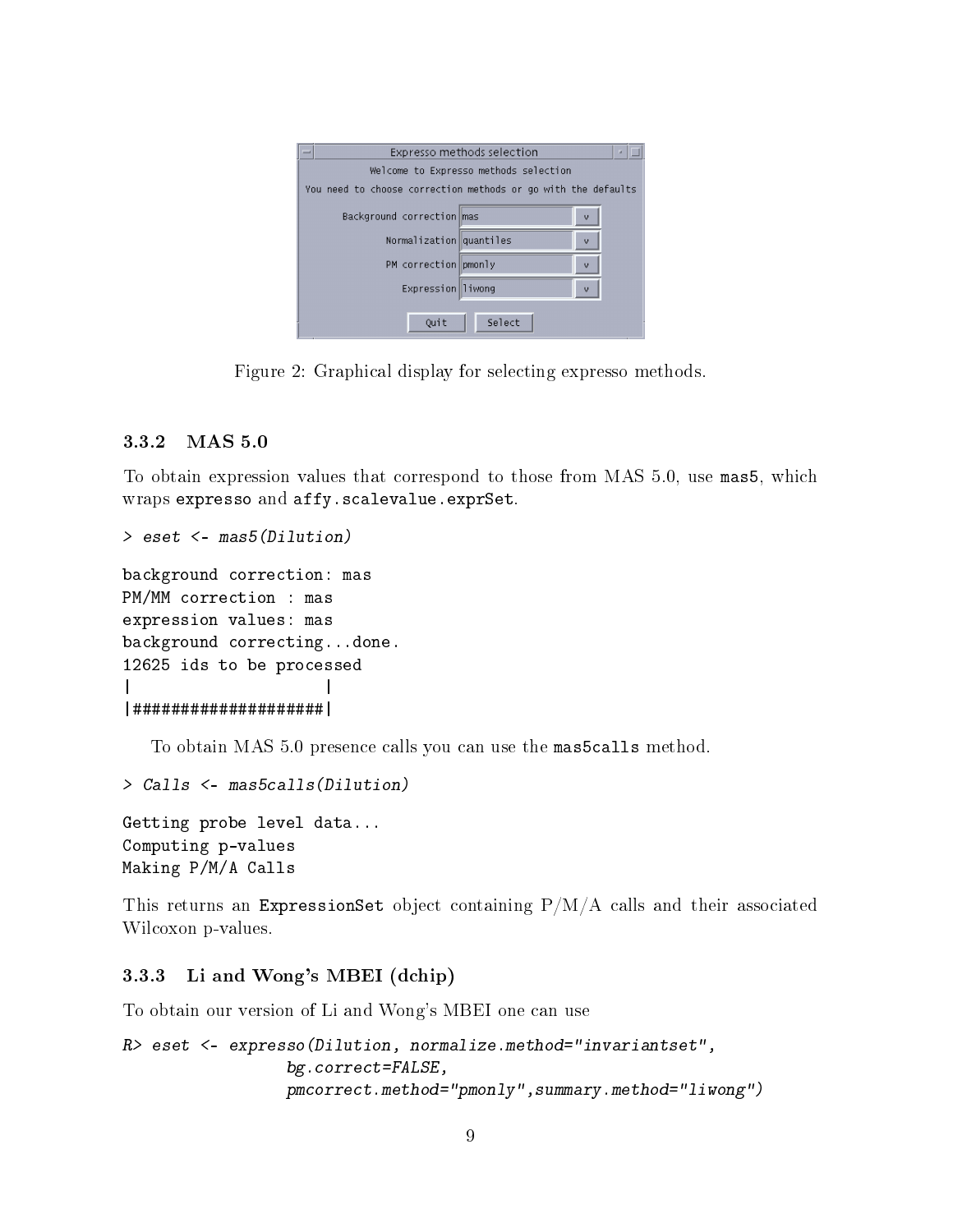This gives the current PM-only default. The reduced model (previous default) can be obtained using pmcorrect.method="subtractmm".

### <span id="page-9-0"></span>3.3.4 C implementation of RMA

One of the quickest ways to compute expression using the  $affy$  package is to use the rma function. We have found that this method allows a user to compute the RMA expression measure in a matter of minutes for datasets that may have taken hours in previous versions of  $affy$ . The function serves as an interface to a hard coded C implementation of the RMA method [\(Irizarry et al., 2003b\)](#page-28-3). Generally, the following would be sufficient to compute RMA expression measures:

```
> eset <- rma(Dilution)
Background correcting
Normalizing
Calculating Expression
```
Currently the rma function implements RMA in the following manner

- 1. Probe specific correction of the PM probes using a model based on observed intensity being the sum of signal and noise
- 2. Normalization of corrected PM probes using quantile normalization [\(Bolstad et al.,](#page-28-6) [2003\)](#page-28-6)
- 3. Calculation of Expression measure using median polish.

The rma function is likely to be improved and extended in the future as the RMA method is fine-tuned.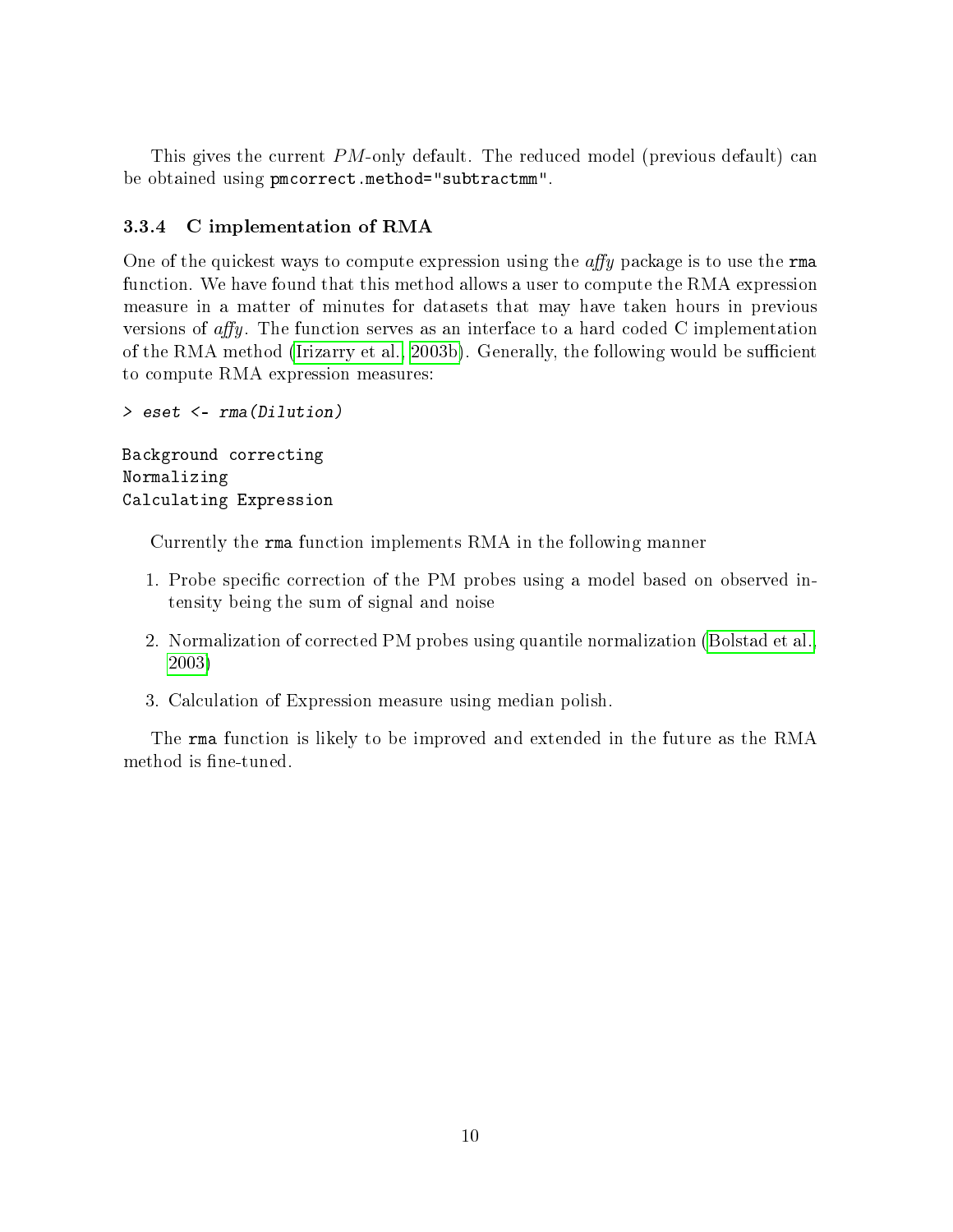## <span id="page-10-0"></span>4 Quality Control through Data Exploration

For the users convenience we have included the Dilution sample data set:

```
> Dilution
```

```
AffyBatch object
size of arrays=640x640 features (38422 kb)
cdf=HG_U95Av2 (12625 affyids)
number of samples=4
number of genes=12625
annotation=hgu95av2
notes=
```
This will create the Dilution object of class AffyBatch. print (or show) will display summary information. These objects represent data from one experiment. The AffyBatch class combines the information of various CEL files with a common CDF file. This class is designed to keep information of one experiment. The probe level data is contained in this object.

The data in Dilution is a small sample of probe sets from 2 sets of duplicate arrays hybridized with different concentrations of the same RNA. This information is part of the AffyBatch and can be accessed with the phenoData and pData methods:

```
> phenoData(Dilution)
```

```
An object of class 'AnnotatedDataFrame'
  sampleNames: 20A 20B 10A 10B
  varLabels: liver sn19 scanner
  varMetadata: labelDescription
```
> pData(Dilution)

|     |    |   | liver sn19 scanner |
|-----|----|---|--------------------|
| 20A | 20 | Ω | 1                  |
| 20B | 20 | Λ | 2                  |
| 10A | 10 | Λ | 1                  |
| 10B | 10 | 0 | 2                  |

Several of the functions for plotting summarized probe level data are useful for diagnosing problems with the data. The plotting functions boxplot and hist have methods for AffyBatch objects. Each of these functions presents side-by-side graphical summaries of intensity information from each array. Important differences in the distribution of intensities are often evident in these plots. The function MAplot (applied, for example, to pm(Dilution)), offers pairwise graphical comparison of intensity data. The option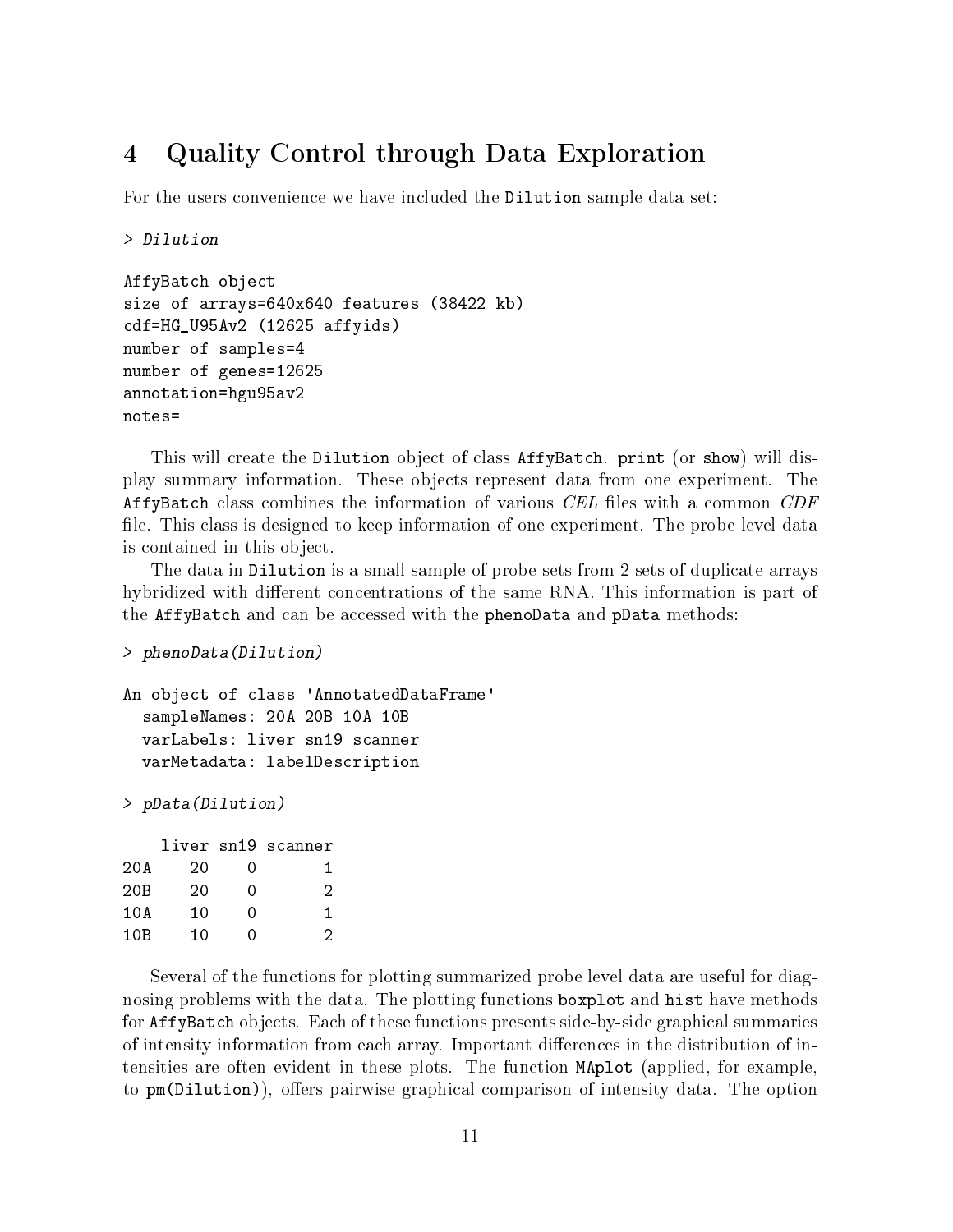pairs permits you to chose between all pairwise comparisons (when TRUE) or compared to a reference array (the default). These plots can be particularly useful in diagnosing problems in replicate sets of arrays. The function argument plot.method can be used to create a MAplot using a smoothScatter, rather than the default method which is to draw every point.

```
> data(Dilution)
```
> MAplot(Dilution,pairs=TRUE,plot.method="smoothScatter")



### MVA plot

Figure 3: Pairwise MA plots

### <span id="page-11-0"></span>4.1 Accessing PM and MM Data

The PM and MM intensities and corresponding  $affyID$  can be accessed with the pm, mm, and probeNames methods. These will be matrices with rows representing probe pairs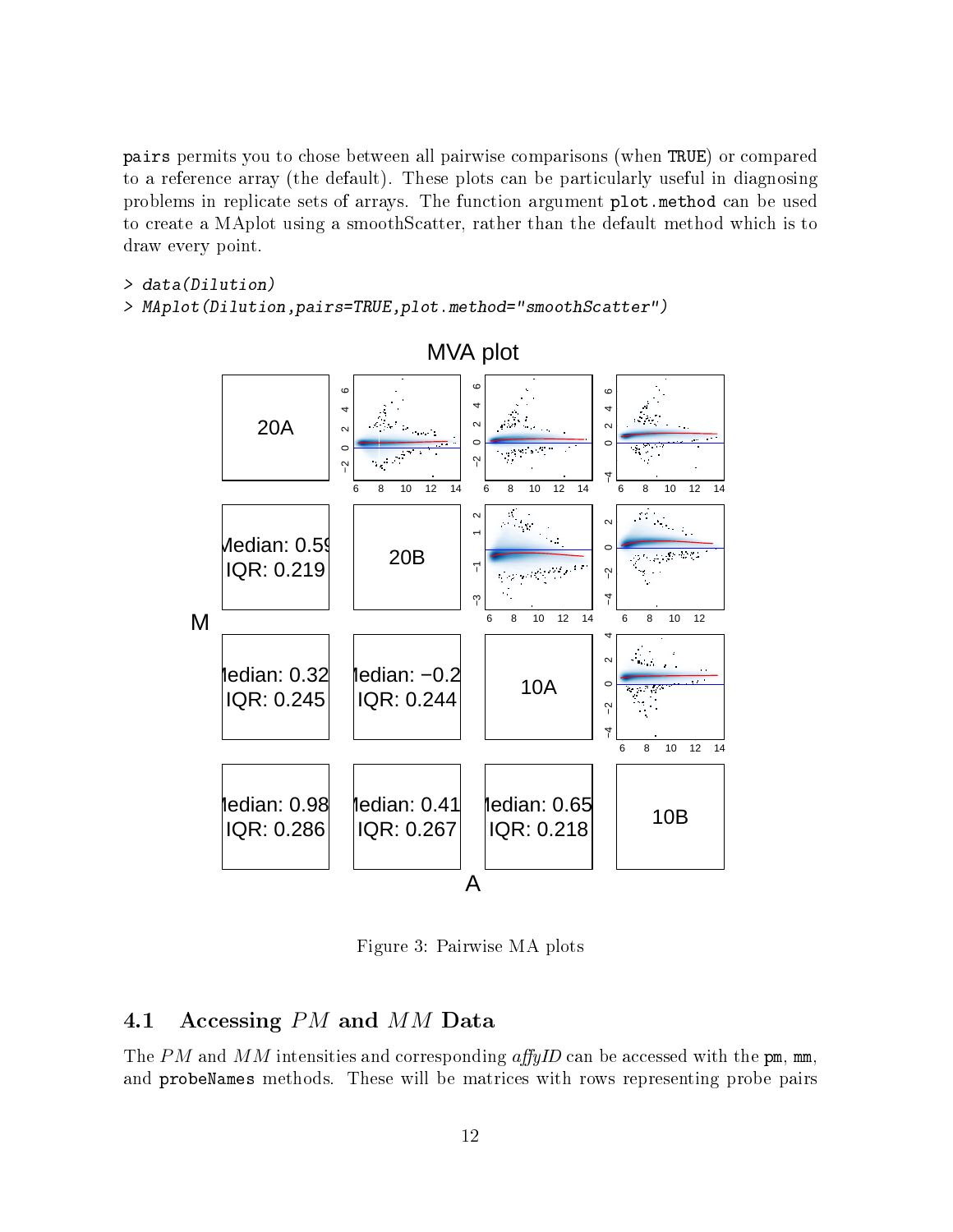and columns representing arrays. The gene name associated with the probe pair in row  $i$  can be found in the *i*th entry of the vector returned by probeNames.

```
> Index \leq c(1,2,3,100,1000,2000) ##6 arbitrary probe positions
> pm(Dilution)[Index,]
        20A 20B 10A 10B
358160 468.8 282.3 433.0 198.0
118945 430.0 265.0 308.5 192.8
323731 182.3 115.0 138.0 86.3
281340 264.0 151.0 167.0 103.3
361988 152.3 113.0 135.0 88.8
310732 275.0 155.5 194.3 124.5
> mm(Dilution)[Index,]
         20A 20B 10A 10B
358800 1123.5 673.0 693.5 434.5
119585 259.0 175.3 194.0 110.3
324371 160.0 95.0 119.3 72.5
281980 180.3 102.5 109.0 74.0
362628 178.8 126.8 156.3 83.5
311372 478.0 284.0 305.0 212.3
> probeNames(Dilution)[Index]
[1] "1000_at" "1000_at" "1000_at" "1006_at" "1057_at" "1114_at"
```
Index contains six arbitrary probe positions.

Notice that the column names of  $PM$  and  $MM$  matrices are the sample names and the row names are the *affyID*, e.g. 1001\_at and 1000\_at together with the probe number (related to position in the target sequence).

> sampleNames(Dilution)

[1] "20A" "20B" "10A" "10B"

**Quick example:** To see what percentage of the  $MM$  are larger than the  $PM$  simply type

```
> mean(mm(Dilution)>pm(Dilution))
```
[1] 0.2746048

The pm and mm functions can be used to extract specific probe set intensities.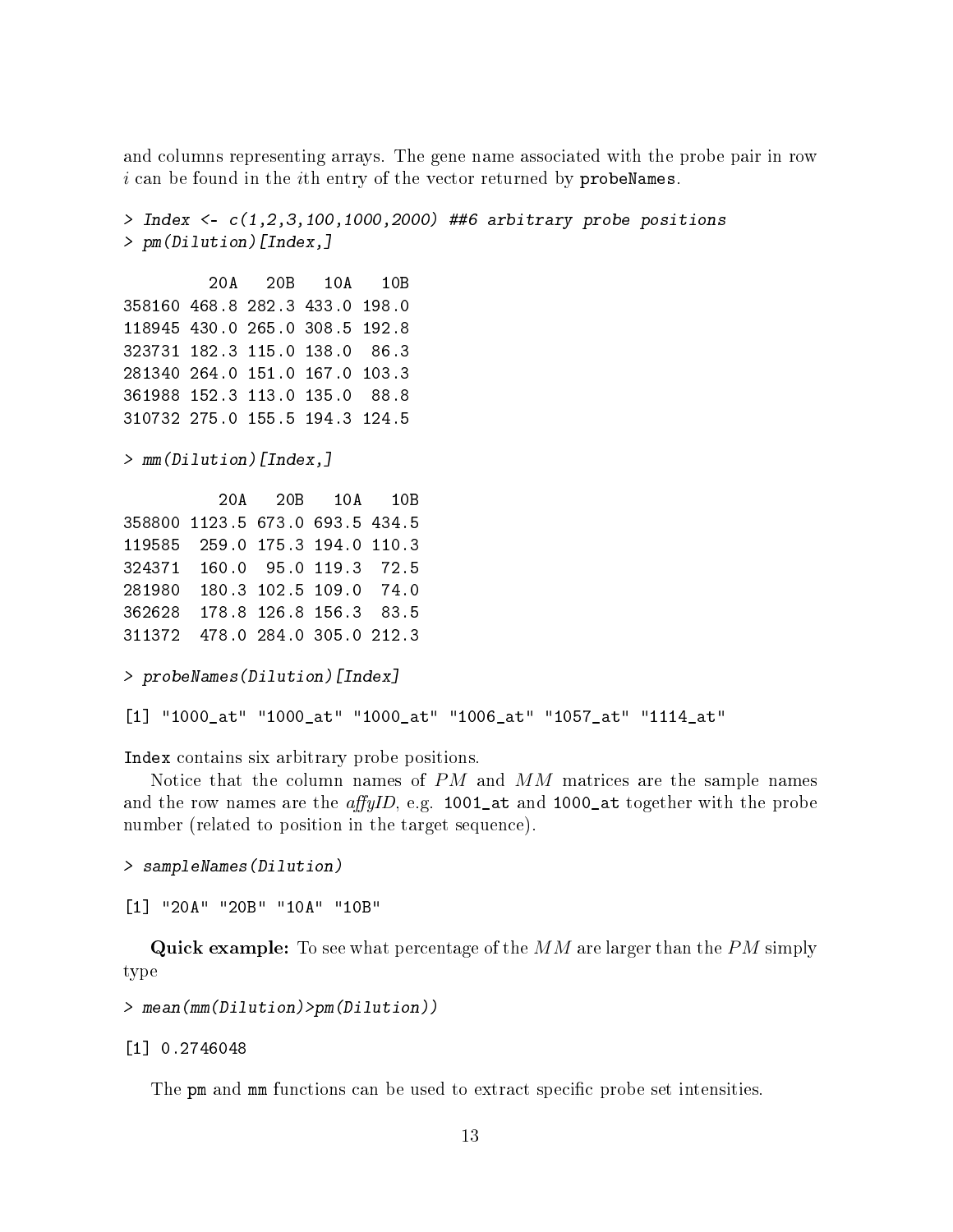```
> gn <- geneNames(Dilution)
```
> pm(Dilution, gn[100])

|              | 20A    | 20B    | 10A    | 10B   |
|--------------|--------|--------|--------|-------|
| $1090_f_at1$ | 115.0  | 74.0   | 94.0   | 61.0  |
| $1090_f_at2$ | 129.3  | 80.3   | 108.0  | 70.3  |
| 1090_f_at3   | 152.3  | 81.0   | 97.5   | 67.5  |
| 1090_f_at4   | 105.3  | 76.3   | 100.3  | 62.3  |
| 1090_f_at5   | 153.0  | 111.5  | 118.0  | 76.3  |
| 1090_f_at6   | 1984.3 | 1207.0 | 1331.3 | 728.0 |
| 1090_f_at7   | 290.5  | 181.0  | 220.0  | 134.3 |
| 1090_f_at8   | 882.3  | 532.0  | 525.0  | 347.0 |
| 1090_f_at9   | 157.3  | 105.3  | 125.0  | 69.3  |
| 1090_f_at10  | 103.5  | 83.0   | 90.0   | 67.0  |
| 1090_f_at11  | 100.0  | 75.5   | 89.0   | 71.0  |
| 1090_f_at12  | 143.5  | 92.8   | 104.3  | 78.0  |
| 1090_f_at13  | 111.0  | 70.8   | 97.0   | 60.5  |
| 1090_f_at14  | 381.5  | 255.0  | 289.0  | 198.0 |
| 1090_f_at15  | 650.0  | 389.3  | 415.0  | 275.0 |
| 1090_f_at16  | 262.0  | 157.0  | 194.8  | 131.5 |

The method geneNames extracts the unique  $affyIDs$ . Also notice that the 100th probe set is different from the 100th probe! The 100th probe is not part of the the 100th probe set.

The methods boxplot, hist, and image are useful for quality control. Figure [4](#page-14-0) shows kernel density estimates (rather than histograms) of  $PM$  intensities for the 1st and 2nd array of the Dilution also included in the package.

### <span id="page-13-0"></span>4.2 Histograms, Images, and Boxplots

As seen in the previous example, the sub-setting method [ can be used to extract specific arrays. NOTE: Sub-setting is different in this version. One can no longer subset by gene. We can only define subsets by one dimension: the columns, i.e. the arrays. Because the Cel class is no longer available [[ is no longer available.

The method image() can be used to detect spatial artifacts. By default we look at log transformed intensities. This can be changed through the transfo argument.

#### > par(mfrow=c(2,2)) > image(Dilution)

These images are quite useful for quality control. We recommend examining these images as a first step in data exploration.

The method boxplot can be used to show  $PM$ ,  $MM$  or both intensities. As discussed in the next section this plot shows that we need to normalize these arrays.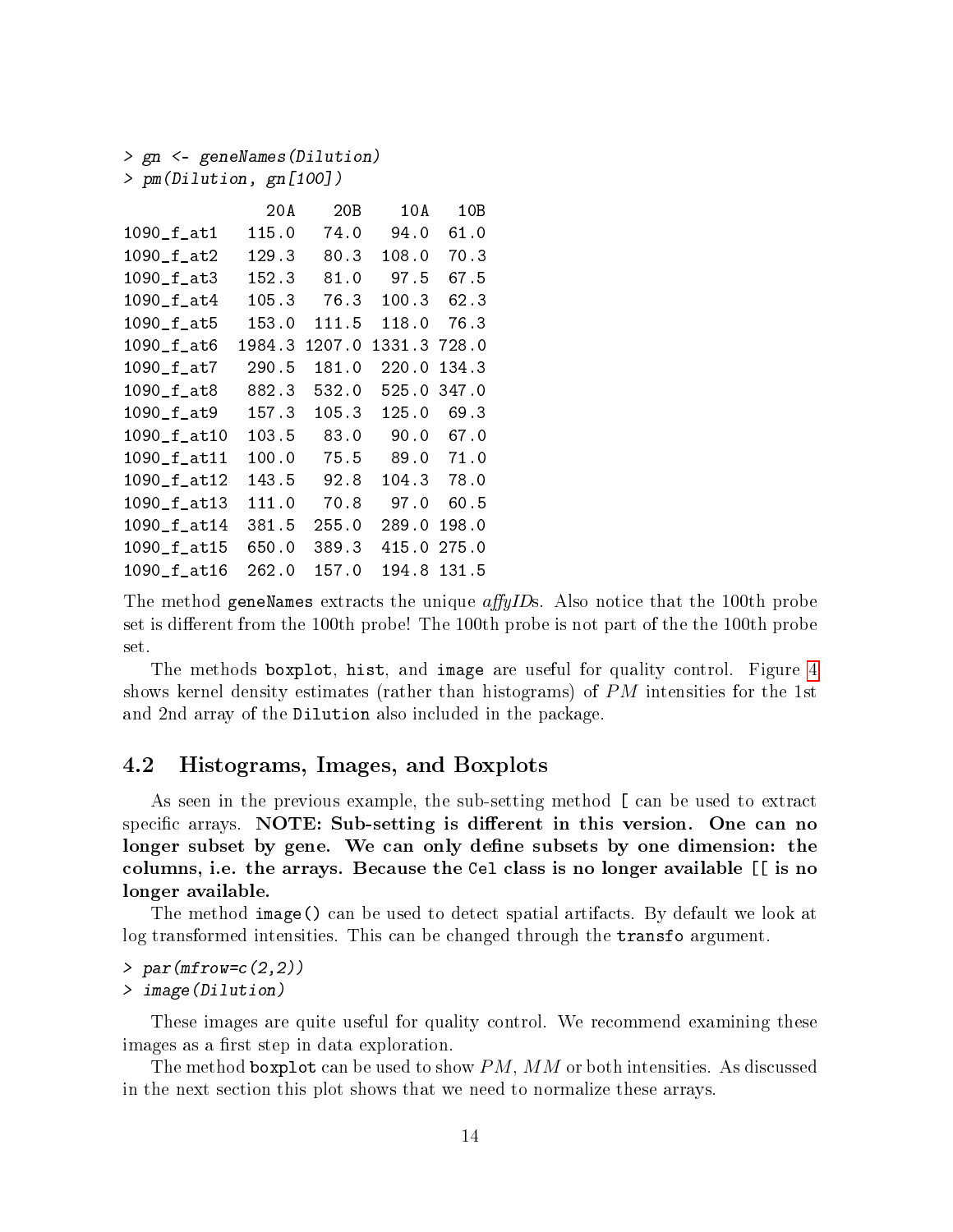> hist(Dilution[,1:2]) ##PM histogram of arrays 1 and 2



<span id="page-14-0"></span>Figure 4: Histogram of PM intensities for 1st and 2nd array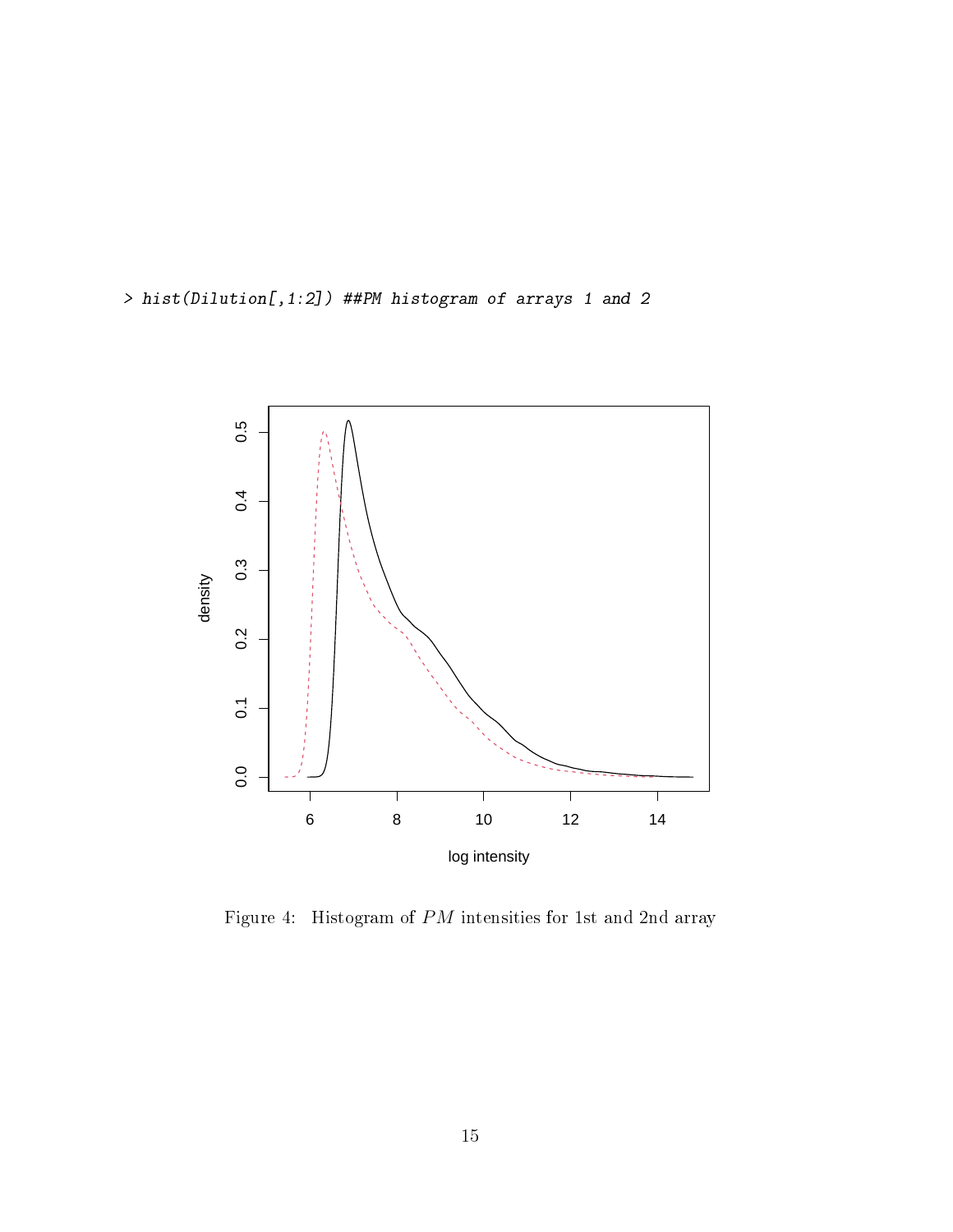

Figure 5: Image of the log intensities.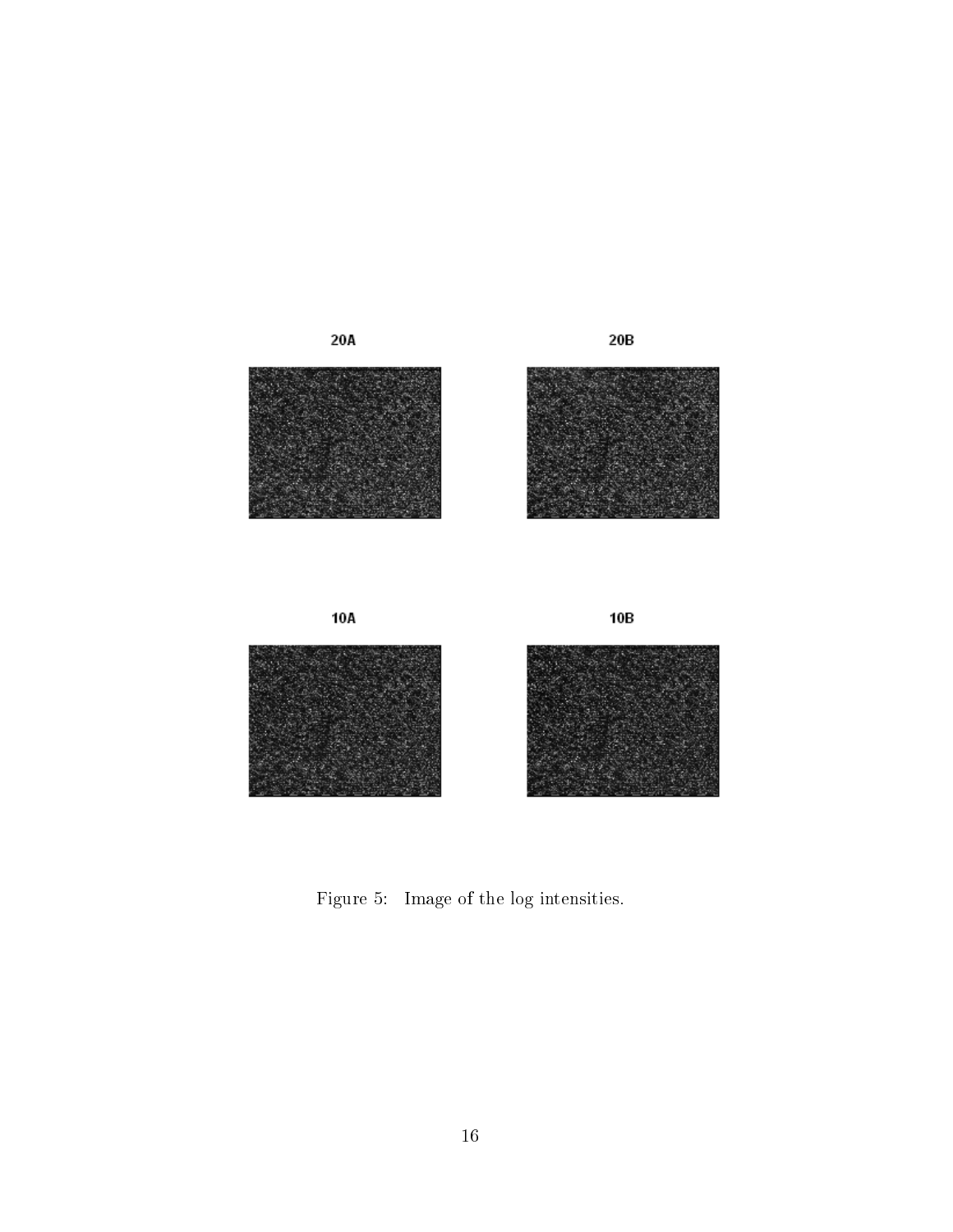>  $par(mfrow=c(1,1))$ > boxplot(Dilution, col=c(2,3,4))



## **Small part of dilution study**

Figure 6: Boxplot of arrays in Dilution data.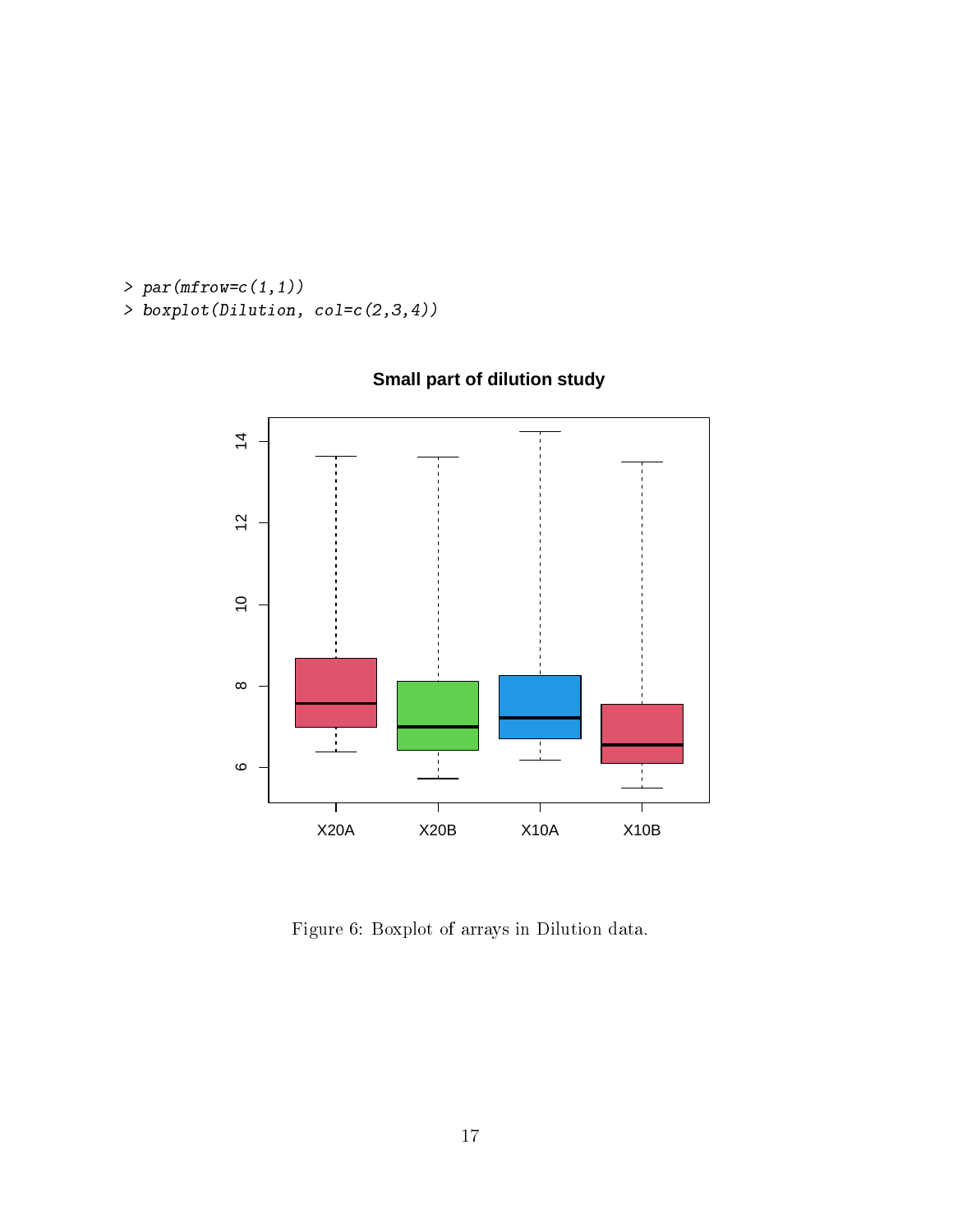### <span id="page-17-0"></span>4.3 RNA degradation plots

The functions AffyRNAdeg, summaryAffyRNAdeg, and plotAffyRNAdeg aid in assessment of RNA quality. Individual probes in a probeset are ordered by location relative to the 5' end of the targeted RNA molecule.Affymetrix [\(1999\)](#page-28-1) Since RNA degradation typically starts from the 5' end of the molecule, we would expect probe intensities to be systematically lowered at that end of a probeset when compared to the 3' end. On each chip, probe intensities are averaged by location in probeset, with the average taken over probesets. The function plotAffyRNAdeg produces a side-by-side plots of these means, making it easy to notice any 5' to 3' trend. The function summaryAffyRNAdeg produces a single summary statistic for each array in the batch, offering a convenient measure of the severity of degradation and significance level. For an example

> deg <- AffyRNAdeg(Dilution) > names(deg)

| $[1]$ "N"     | "sample.names" | "means.by.number" "ses" |  |
|---------------|----------------|-------------------------|--|
| $[5]$ "slope" | "pvalue"       |                         |  |

does the degradation analysis and returns a list with various components. A summary can be obtained using

```
> summaryAffyRNAdeg(deg)
```
20A 20B 10A 10B slope -0.0239 0.0363 0.0273 0.0849 pvalue 0.8920 0.8400 0.8750 0.6160

Finally a plot can be created using plotAffyRNAdeg, see Figure [7.](#page-18-0)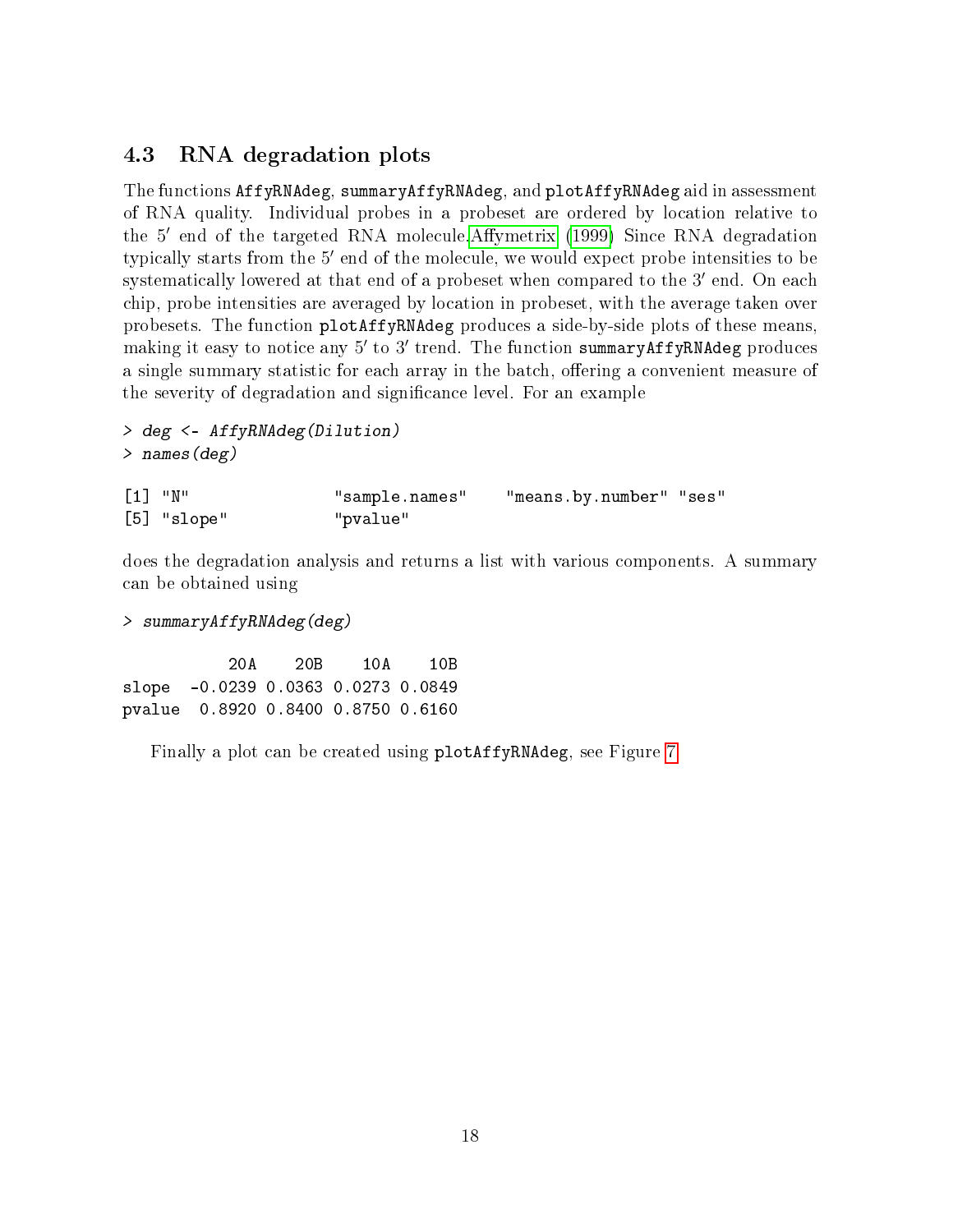



**RNA degradation plot**

<span id="page-18-0"></span>Figure 7: Side-by-side plot produced by plotAffyRNAdeg.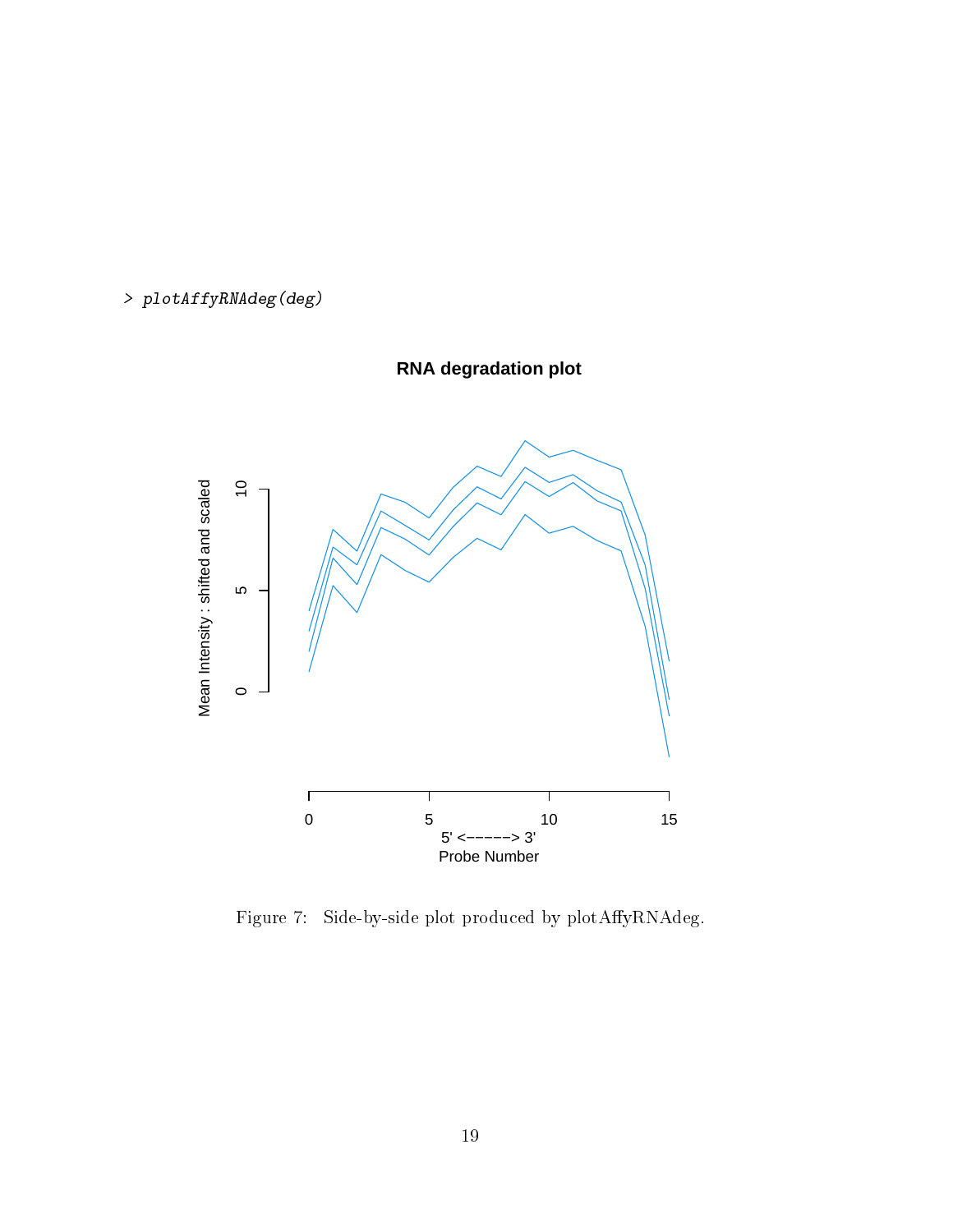## <span id="page-19-0"></span>5 Normalization

Various researchers have pointed out the need for normalization of Affymetrix arrays. See for example [Bolstad et al.](#page-28-6) [\(2003\)](#page-28-6). The method normalize lets one normalize at the probe level

#### > Dilution.normalized <- normalize(Dilution)

For an extended example on normalization please refer to the vignette in the affydata package.

## <span id="page-19-1"></span>6 Classes

AffyBatch is the main class in this package. There are three other auxiliary classes that we also describe in this Section.

### <span id="page-19-2"></span>6.1 AffyBatch

The AffyBatch class has slots to keep all the probe level information for a batch of  $Cell$  files, which usually represent an experiment. It also stores phenotypic and MIAME information as does the ExpressionSet class in the Biobase package (the base package for BioConductor). In fact, AffyBatch extends ExpressionSet.

The expression matrix in AffyBatch has columns representing the intensities read from the different arrays. The rows represent the *cel* intensities for all position on the array. The cel intensity with physical coordinates<sup>[3](#page-19-3)</sup>  $(x, y)$  will be in row

$$
i = x + \text{arrow} \times (y - 1)
$$

. The ncol and nrow slots contain the physical rows of the array. Notice that this is different from the dimensions of the expression matrix. The number of row of the expression matrix is equal to  $\texttt{ncol} \times \texttt{nrow}$ . We advice the use of the functions xy2indices and indices2xy to shuttle from  ${\rm X/Y}$  coordinates to indices.

For compatibility with previous versions the accessor method intensity exists for obtaining the expression matrix.

The cdfName slot contains the necessary information for the package to find the locations of the probes for each probe set. See Section [7](#page-21-0) for more on this.

<span id="page-19-3"></span> $3$ Note that in the .CEL files the indexing starts at zero while it starts at 1 in the package (as indexing starts at 1 in  $\mathbf{R}$ ).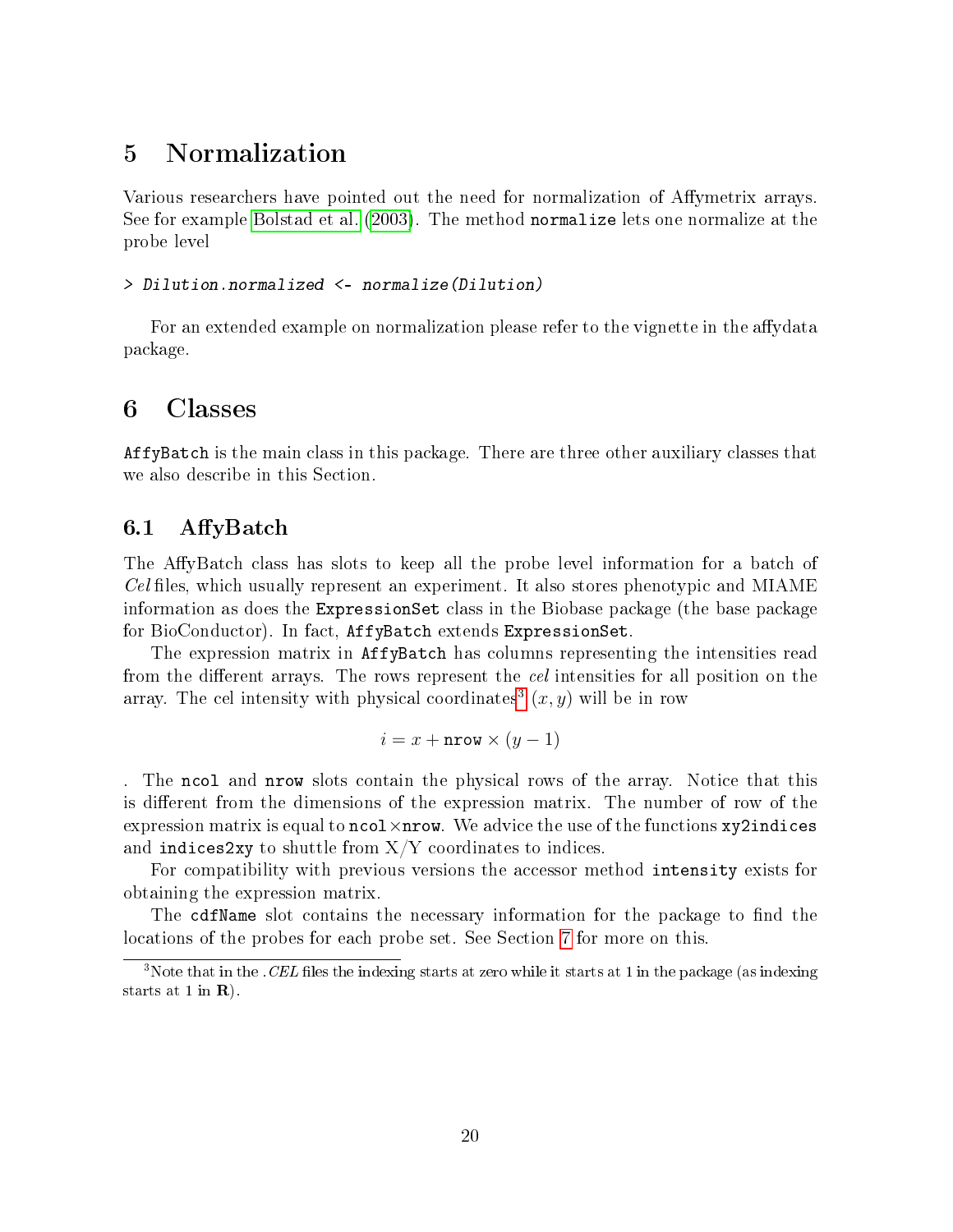### <span id="page-20-0"></span>6.2 ProbeSet

The ProbeSet class holds the information of all the probes related to an  $affyID$ . The components are pm and mm.

The method probeset extracts probe sets from AffyBatch objects. It takes as arguments an AffyBatch object and a vector of  $affuIDs$  and returns a list of objects of class ProbeSet

```
> gn <- featureNames(Dilution)
> ps <- probeset(Dilution, gn[1:2])
> #this is what i should be using: ps
> show(ps[[1]])
```

```
ProbeSet object:
  id=1000_at
```
pm= 16 probes x 4 chips

The pm and mm methods can be used to extract these matrices (see below).

This function is general in the way it defines a probe set. The default is to use the definition of a probe set given by Affymetrix in the CDF file. However, the user can define arbitrary probe sets. The argument locations lets the user decide the row numbers in the intensity that define a probe set. For example, if we are interested in redefining the AB000114\_at and AB000115\_at probe sets, we could do the following:

First, define the locations of the PM and MM on the array of the 1000<sub>-</sub> at and 1001\_at probe sets

```
> mylocation <- list("1000_at"=cbind(pm=c(1,2,3),mm=c(4,5,6)),
+ "1001_at"=cbind(pm=c(4,5,6),mm=c(1,2,3)))
```
The first column of the matrix defines the location of the  $P\overline{M}$ s and the second column the MMs.

Now we are ready to extract the ProbSets using the probeset function:

```
> ps <- probeset(Dilution, genenames=c("1000_at","1001_at"),
                   locations=mylocation)
```
Now, ps is list of ProbeSets. We can see the  $PMs$  and  $MMs$  of each component using the pm and mm accessor methods.

> pm(ps[[1]])

20A 20B 10A 10B 1 149.0 112.0 129.0 60.0 2 1153.5 575.3 1262.3 564.8 3 142.0 98.0 128.0 56.0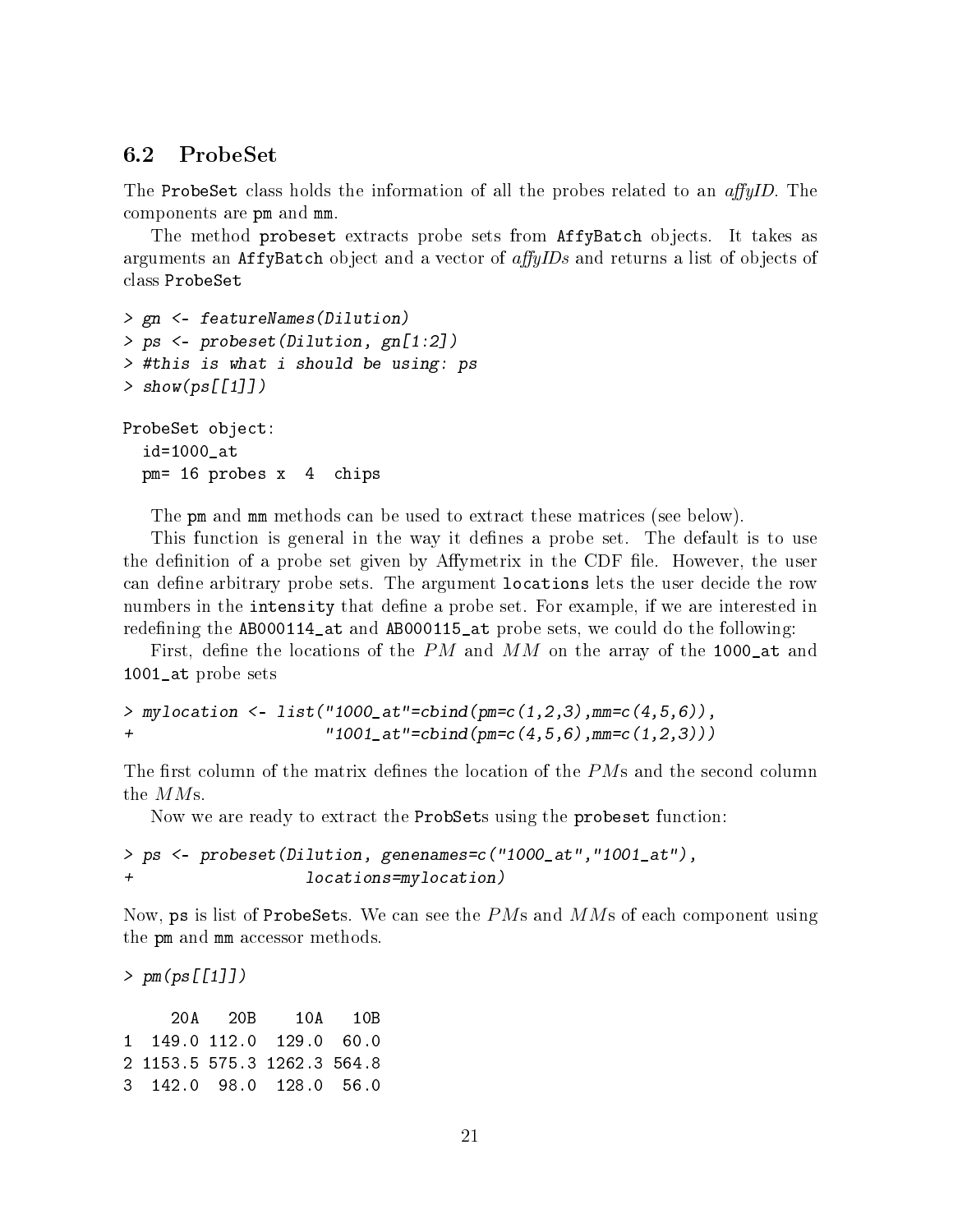> mm(ps[[1]]) 20A 20B 10A 10B 4 1051 597 1269 570 5 91 77 90 46 6 136 133 117 62 > pm(ps[[2]]) 20A 20B 10A 10B 4 1051 597 1269 570 5 91 77 90 46 6 136 133 117 62 > mm(ps[[2]]) 20A 20B 10A 10B 1 149.0 112.0 129.0 60.0 2 1153.5 575.3 1262.3 564.8 3 142.0 98.0 128.0 56.0

This can be useful in situations where the user wants to determine if leaving out certain probes improves performance at the expression level. It can also be useful to combine probes from different human chips, for example by considering only probes common to both arrays.

Users can also define their own environment for probe set location mapping. More on this in Section [7.](#page-21-0)

An example of a ProbeSet is included in the package. A spike-in data set is included in the package in the form of a list of ProbeSets. The help file describes the data set. Figure [8](#page-22-0) uses this data set to demonstrate that the  $MM$  also detect transcript signal.

## <span id="page-21-0"></span>7 Location to ProbeSet Mapping

On Affymetrix GeneChip arrays, several probes are used to represent genes in the form of probe sets. From a CEL file we get for each physical location, or cel, (defined by x and y coordinates) an intensity. The CEL file also contains the name of the CDF file needed for the location-probe-set mapping. The CDF files store the probe set related to each location on the array. The computation of a summary expression values from the probe intensities requires a fast way to map an  $affyid$  to corresponding probes. We store this mapping information in  $\bf R$  environments<sup>[4](#page-21-1)</sup>. They only contain a part of the information that can be found in the  $CDF$  files. The *edfenvs* are sufficient to perform

<span id="page-21-1"></span><sup>&</sup>lt;sup>4</sup>Please refer to the **R** documentation to know more about environments.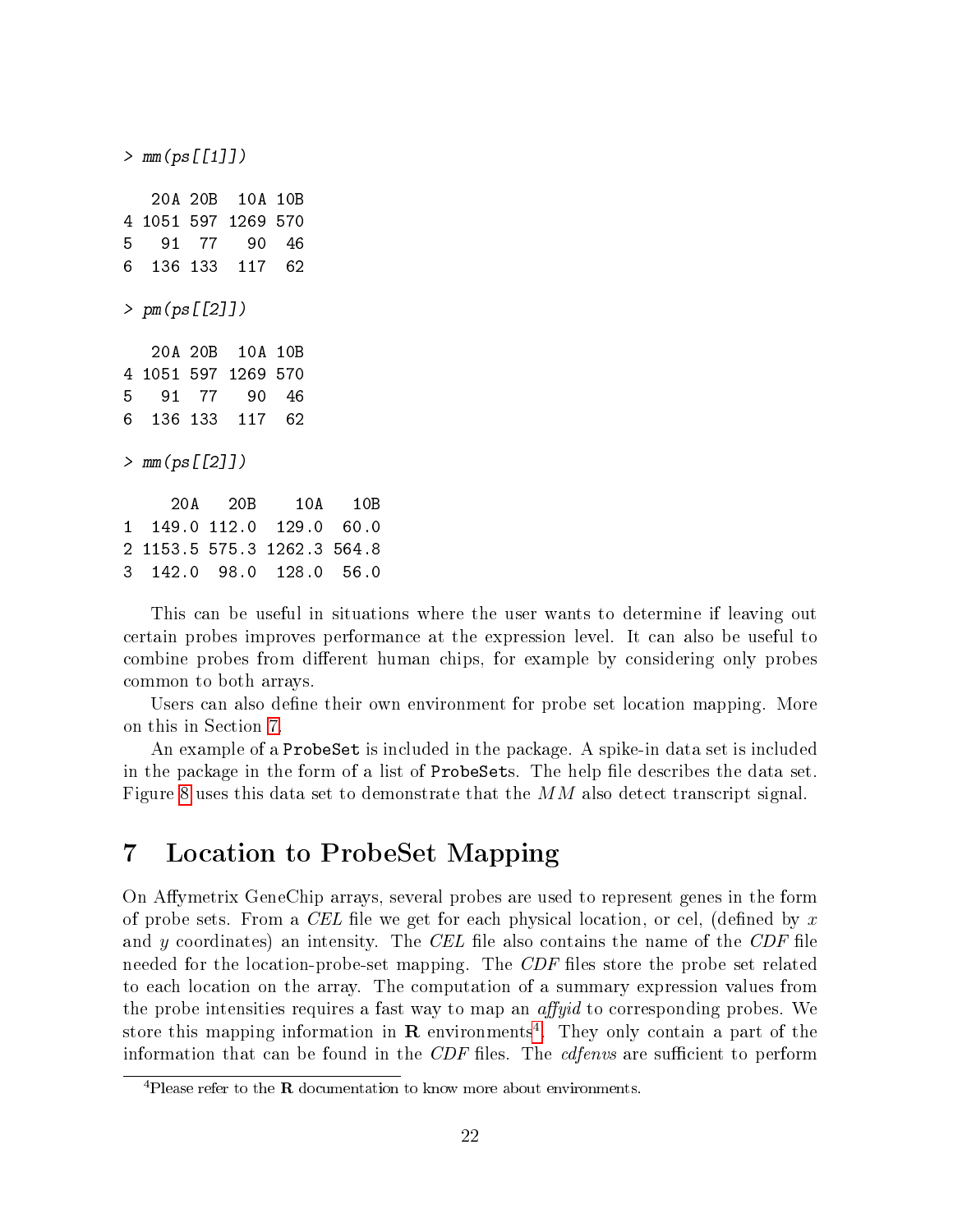```
> data(SpikeIn) ##SpikeIn is a ProbeSets
```
- > pms <- pm(SpikeIn)
- > mms <- mm(SpikeIn)
- > ##pms follow concentration
- $> par(mfrow=c(1,2))$
- > concentrations <- matrix(as.numeric(sampleNames(SpikeIn)),20,12,byrow=TRUE)
- > matplot(concentrations,pms,log="xy",main="PM",ylim=c(30,20000))
- > lines(concentrations[1,],apply(pms,2,mean),lwd=3)
- > ##so do mms
- > matplot(concentrations,mms,log="xy",main="MM",ylim=c(30,20000))
- > lines(concentrations[1,],apply(mms,2,mean),lwd=3)



<span id="page-22-0"></span>Figure 8: PM and MM intensities plotted against SpikeIn concentration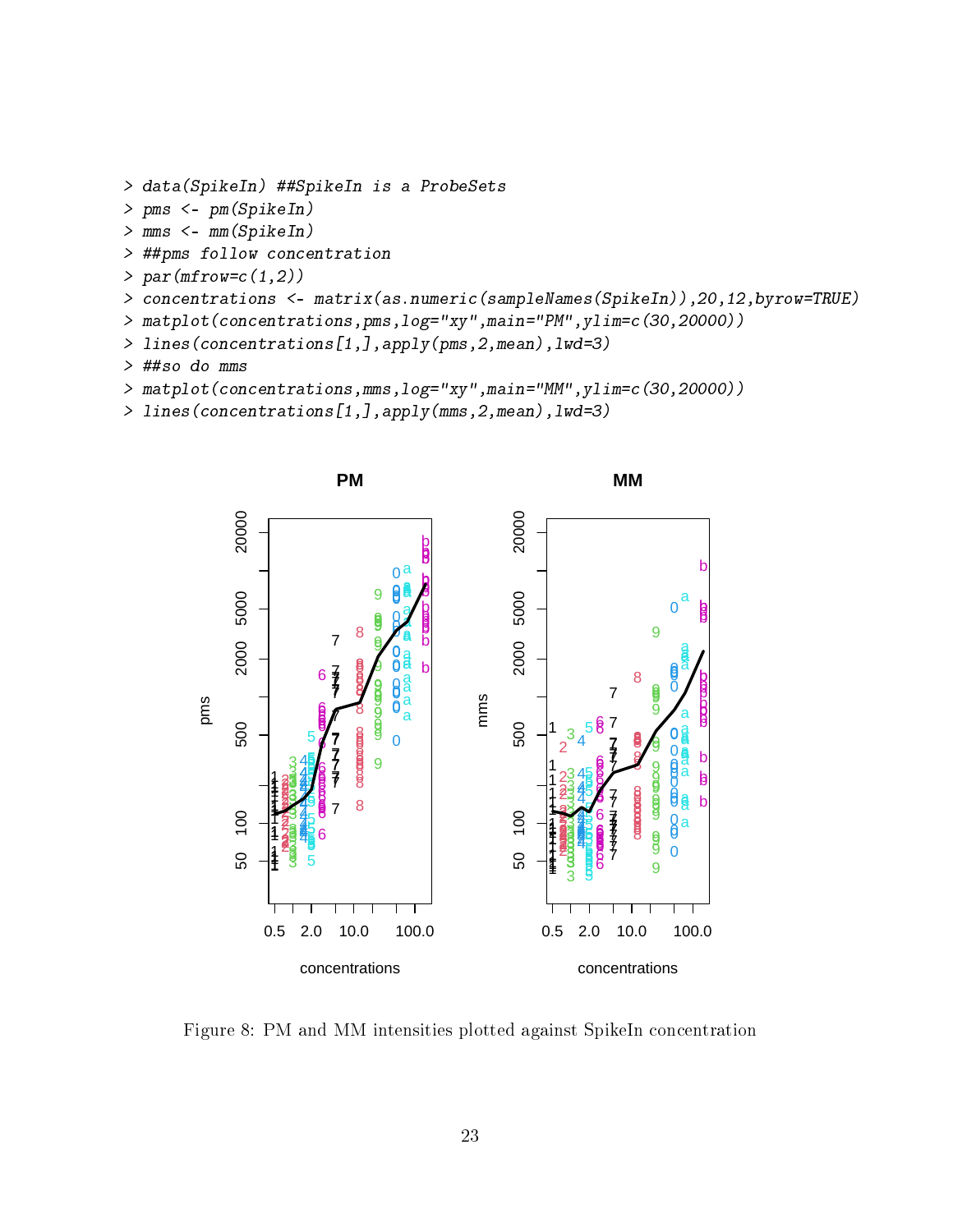the numerical processing methods included in the package. For each  $CDF$  file there is package, available from [http://bioconductor.org/help/bioc-views/release/data/](http://bioconductor.org/help/bioc-views/release/data/annotation/) [annotation/,](http://bioconductor.org/help/bioc-views/release/data/annotation/) that contains exactly one of these environments. The *cdfenvs* we store the x and y coordinates as one number (see above).

In instances of  $AffyBatch$ , the *cdfName* slot gives the name of the appropriate CDF file for arrays represented in the intensity slot. The functions read.celfile. read.affybatch, and ReadAffy extract the  $CDF$  filename from the  $CEL$  files being read. Each  $CDF$  file corresponds to exactly one environment. The function cleancdfname converts the Affymetrix given  $CDF$  name to a BioConductor environment and annotation name. Here are two examples:

These give environment names:

```
> cat('HG_USAv2 is'', cleancdfname('HG_USAv2"),''\n
```

```
HG_U95Av2 is hgu95av2cdf
```

```
> cat("HG-133A is", cleancdfname("HG-133A"),"\n")
```
HG-133A is hg133acdf

This gives annotation name:

```
> cat("HG_U95Av2 is",cleancdfname("HG_U95Av2",addcdf=FALSE),"\n")
```
HG\_U95Av2 is hgu95av2

An environment representing the corner of an Hu6800 array is available with the package. In the following, we load the environment, look at the names for the first 5 objects defined in the environment, and finally look at the first object in the environment:

```
> data(cdfenv.example)
> ls(cdfenv.example)[1:5]
[1] "A28102_at" "AB000114_at" "AB000115_at" "AB000220_at" "AB002314_at"
> get(ls(cdfenv.example)[1],cdfenv.example)
      pm mm
 [1,] 102 203
 [2,] 104 205
 [3,] 106 207
 [4,] 108 209
 [5,] 110 211
 [6,] 112 213
 [7,] 114 215
```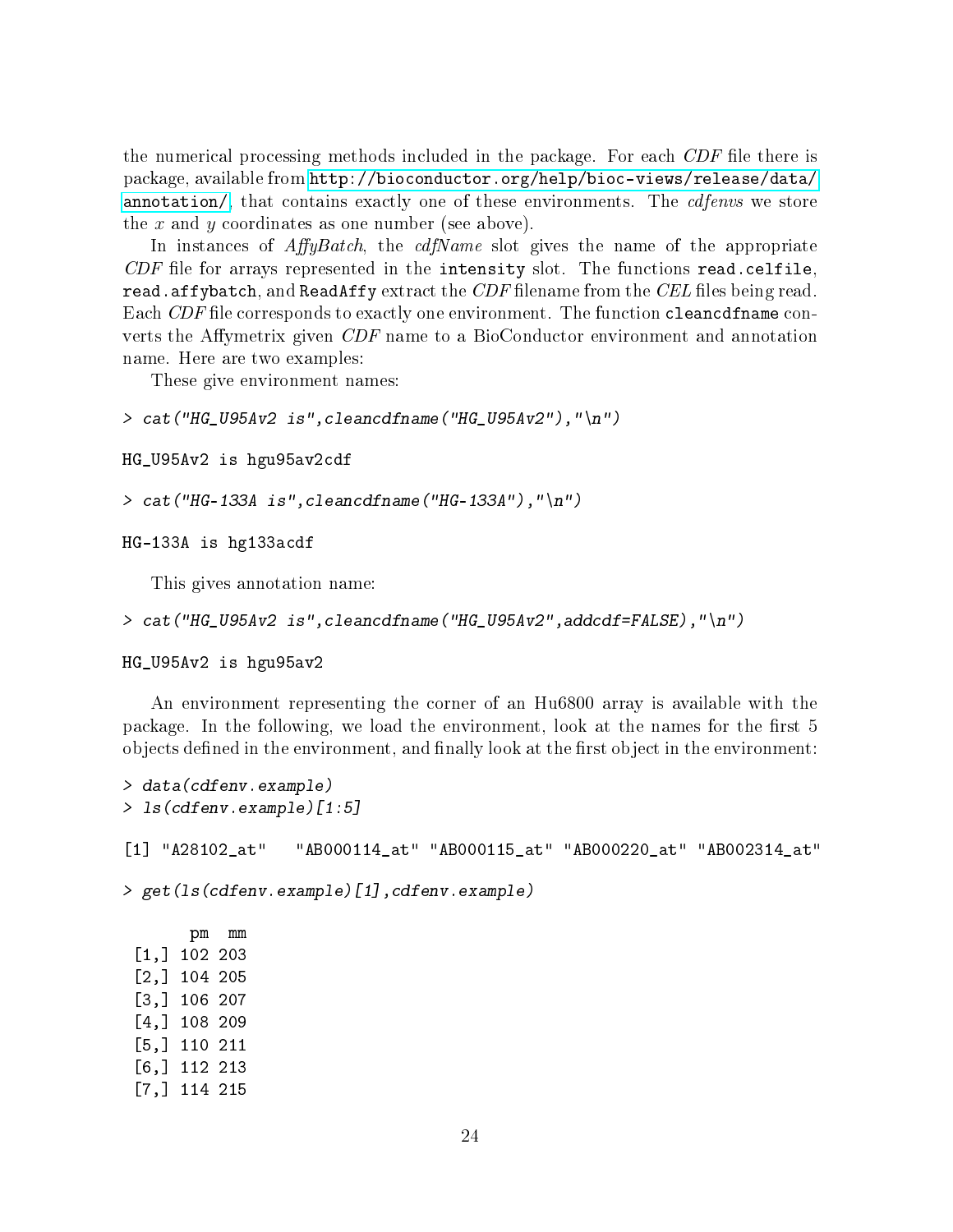| $\left[\begin{smallmatrix} 8 \end{smallmatrix}\right],$ | 116 | 217 |
|---------------------------------------------------------|-----|-----|
| $\left[\begin{smallmatrix} 9\end{smallmatrix}\right],$  | 118 | 219 |
| [10,                                                    | 120 | 221 |
| [11, ]                                                  | 122 | 223 |
| [12,]                                                   | 124 | 225 |
| [13,                                                    | 126 | 227 |
| [14,                                                    | 128 | 229 |
| [15,]                                                   | 130 | 231 |
| [16, ]                                                  | 132 | 233 |

The package needs to know what locations correspond to which probe sets. The cdfName slot contains the necessary information to find the environment with this location information. The method getCdfInfo takes as an argument an AffyBatch and returns the necessary environment. If  $x$  is an AffyBatch, this function will look for an environment with name cleancdfname(x@cdfName).

```
> print(Dilution@cdfName)
[1] "HG_U95Av2"
> myenv <- getCdfInfo(Dilution)
> ls(myenv)[1:5]
[1] "1000_at" "1001_at" "1002_f_at" "1003_s_at" "1004_at"
```
By default we search for the environment first in the global environment, then in a package named cleancdfname(x@cdfName).

Various methods exist to obtain locations of probes as demonstrated in the following examples:

```
> Index <- pmindex(Dilution)
> names(Index)[1:2]
[1] "1000_at" "1001_at"
> Index[1:2]
$'1000at'[1] 358160 118945 323731 223978 313420 349209 199525 213669 236739 298099
[11] 282744 281443 349198 297953 317054 404069
$`1001_at`
[1] 340142 236569 327449 203508 300798 276193 354374 400320 250783 379851
[11] 365637 144611 120239 189384 182903 299352
```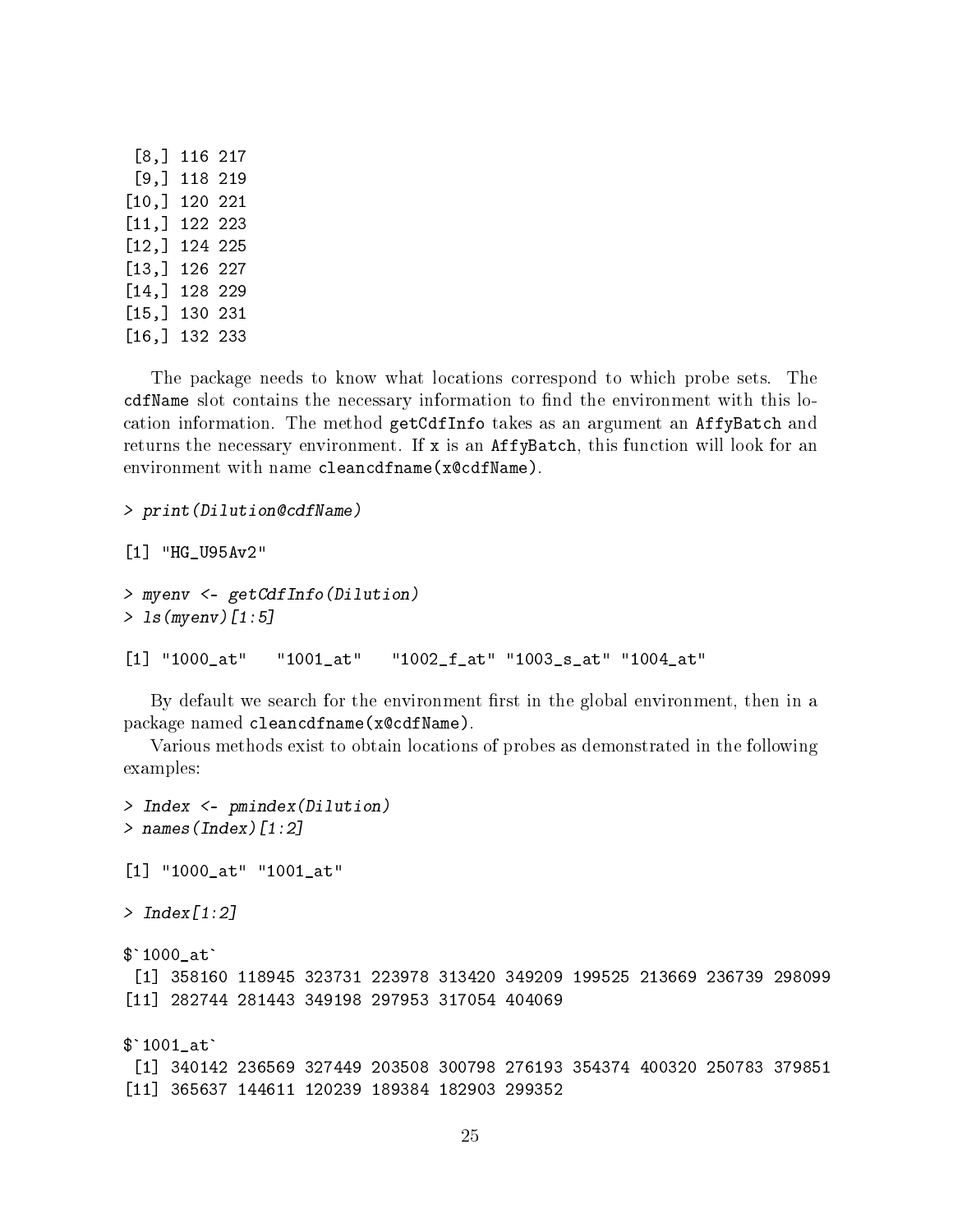pmindex returns a list with probe set names as names and locations in the components. We can also get specific probe sets: > pmindex(Dilution, genenames=c("1000\_at","1001\_at")) \$`1000\_at` [1] 358160 118945 323731 223978 313420 349209 199525 213669 236739 298099 [11] 282744 281443 349198 297953 317054 404069 \$`1001\_at` [1] 340142 236569 327449 203508 300798 276193 354374 400320 250783 379851 [11] 365637 144611 120239 189384 182903 299352 The locations are ordered from 5' to 3' on the target transcript. The function must be a performs in a similar way: > mmindex(Dilution, genenames=c("1000\_at","1001\_at")) \$`1000\_at` [1] 358800 119585 324371 224618 314060 349849 200165 214309 237379 298739 [11] 283384 282083 349838 298593 317694 404709 \$`1001\_at` [1] 340782 237209 328089 204148 301438 276833 355014 400960 251423 380491 [11] 366277 145251 120879 190024 183543 299992 They both use the method indexProbes > indexProbes(Dilution, which="pm")[1]  $$'1000at'$ [1] 358160 118945 323731 223978 313420 349209 199525 213669 236739 298099 [11] 282744 281443 349198 297953 317054 404069 > indexProbes(Dilution, which="mm")[1] \$`1000\_at` [1] 358800 119585 324371 224618 314060 349849 200165 214309 237379 298739 [11] 283384 282083 349838 298593 317694 404709 > indexProbes(Dilution, which="both")[1]  $$'1000at'$ [1] 358160 118945 323731 223978 313420 349209 199525 213669 236739 298099 [11] 282744 281443 349198 297953 317054 404069 358800 119585 324371 224618 [21] 314060 349849 200165 214309 237379 298739 283384 282083 349838 298593 [31] 317694 404709

The which="both" options returns the location of the  $PMs$  followed by the  $MMs$ .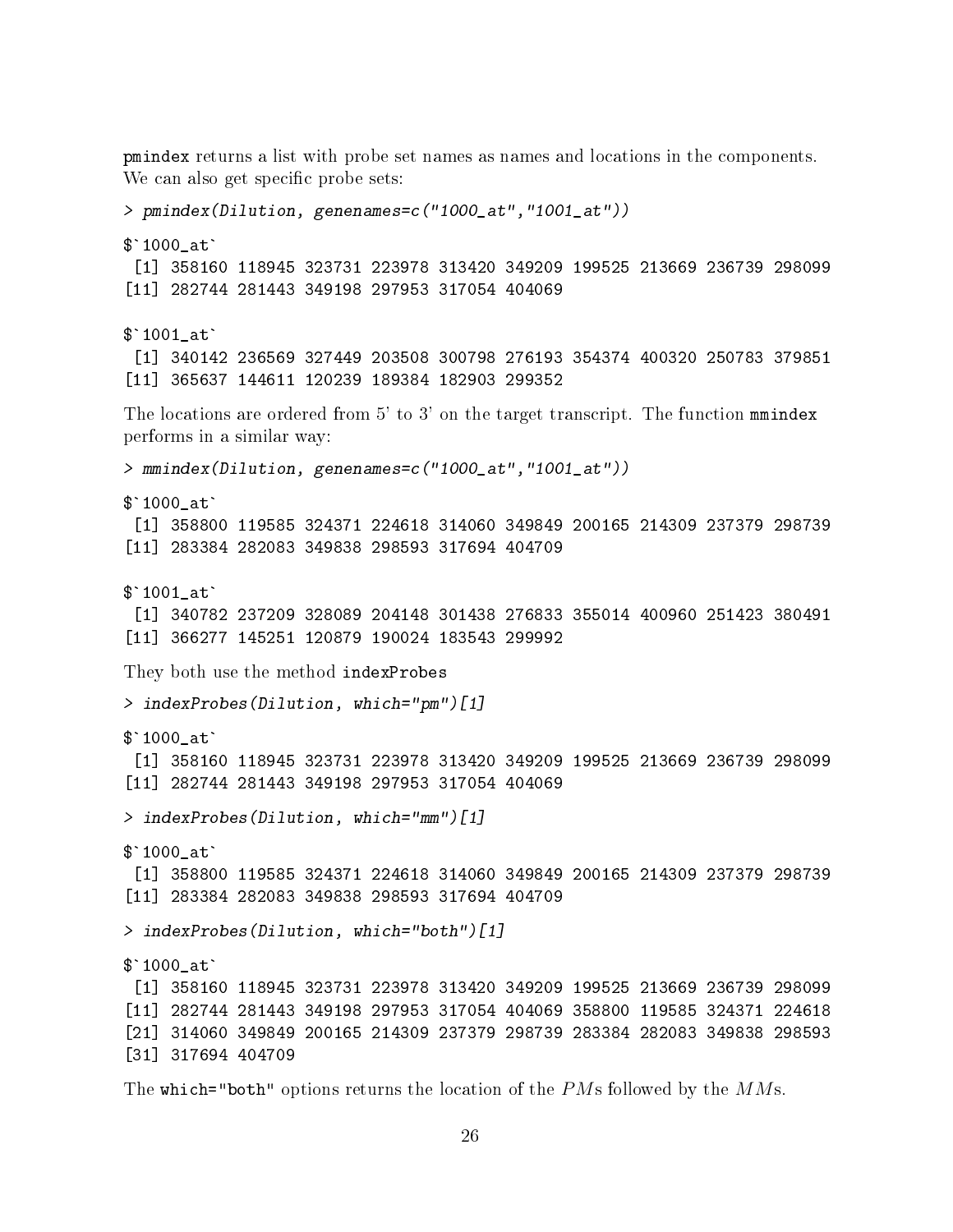## <span id="page-26-0"></span>8 Configuring the package options

Package-wide options can be configured, as shown below through examples.

Getting the names for the options:

```
> opt <- getOption("BioC")
> affy.opt <- opt$affy
> print(names(affy.opt))
[1] "compress.cdf" "compress.cel" "use.widgets" "probesloc"
[5] "bgcorrect.method" "normalize.method" "pmcorrect.method" "summary.method"
[9] "xy.offset"
```
Default processing methods:

```
> opt <- getOption("BioC")
> affy.opt <- opt$affy
> affy.opt$normalize.method <- "constant"
> opt$affy <- affy.opt
> options(BioC=opt)
```
• Compression of files: if you are always compressing your CEL files, you might find annoying to specify it each time you call a reading function. It can be specified once for all in the options.

```
> opt <- getOption("BioC")
> affy.opt <- opt$affy
> affy.opt$compress.cel <- TRUE
> opt$affy <- affy.opt
> options(BioC=opt)
```
 $\bullet$  Priority rule for the use of a cdf environment: The option *probesloc* is a list. Each element of the list is itself a list with two elements what and where. When looking for the information related to the locations of the probes on the array, the elements in the list will be looked at sequentially. The first one leading to the information is used (an error message is returned if none permits to find the information). The element what can be one of package, environment.

## <span id="page-26-1"></span>9 Where can I get more information?

There are several other vignettes addressing more specialised topics related to the affy package.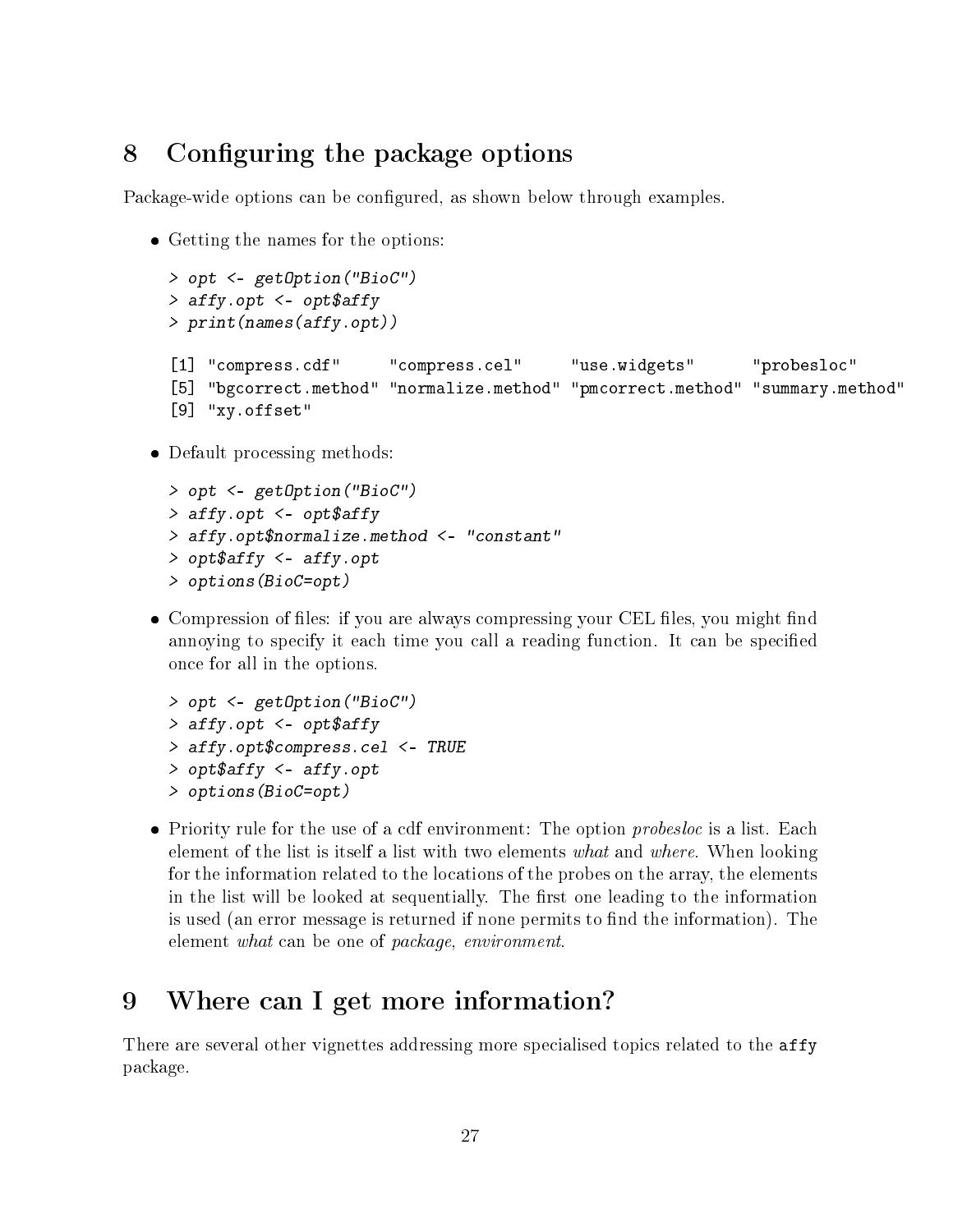- affy: Custom Processing Methods (HowTo): A description of how to use custom preprocessing methods with the package. This document gives examples of how you might write your own preprocessing method and use it with the package.
- affy: Built-in Processing Methods: A document giving fuller descriptions of each of the preprocessing methods that are available within the affy package.
- affy: Import Methods (HowTo): A discussion of the data structures used and how you might import non standard data into the package.
- affy: Loading Affymetrix Data (HowTo): A quick guide to loading Affymetrix data into R.
- affy: Automatic downloading of cdfenvs (HowTo): How you can configure the automatic downloading of the appropriate *cdfenv* for your analysis.

## <span id="page-27-0"></span>A Previous Release Notes

## <span id="page-27-1"></span>A.1 Changes in versions 1.6.x

There were very few changes.

- The function MAplot has been added. It works on instances of AffyBatch. You can decide if you want to make all pairwise MA plots or compare to a reference array using the pairs argument.
- Minor bugs fixed in the parsers.
- The path of celfiles is now removed by ReadAffy.

## <span id="page-27-2"></span>A.2 Changes in versions 1.5.x

There are some minor differences in what you can do but little functionality has disappeared. Memory efficiency and speed have improved.

- The widgets used by ReadAffy have changed.
- The path of celfiles is now removed by ReadAffy.

## <span id="page-27-3"></span>A.3 Changes in versions 1.4.x

There are some minor differences in what you can do but little functionality has disappeared. Memory efficiency and speed have improved.